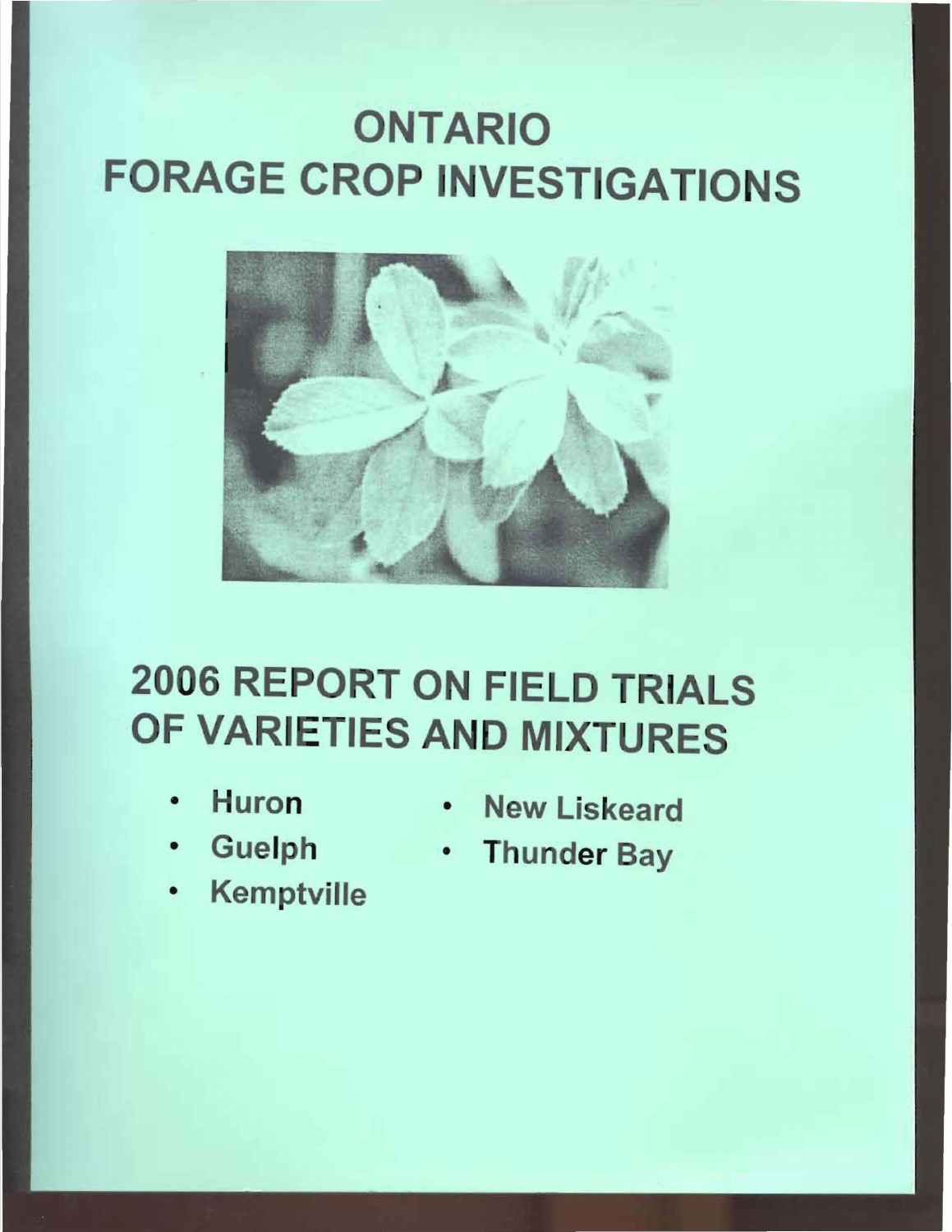### **REPORT ON FORAGE CROPS TRIALS**

#### **ONTARIO FORAGE CROP COMMITTEE**

**Compiled by: Donna Hancock**

**Matt Bowman Variety Sub-Committee Chair Ontario Forage Crop Committee**

**Conducted co-operatively by:**

**University of Guelph Ontario Ministry of Agriculture and Food Agriculture and Agri-Food Canada.**

**This is the 2006 Ontario Forage Crop Investigations Report. The information contained here was published as submitted by the crop coordinators. Names and addresses of each crop coordinator are provided to facilitate further inquiries if such a need arises.**

*Not For Publication:* **This is a progress report of co-operative investigations containing data, the interpretation of which may be modified with additional experimentation. Therefore, publication of any data or statements herein should not be made without prior written approval of the organization and personnel concerned.**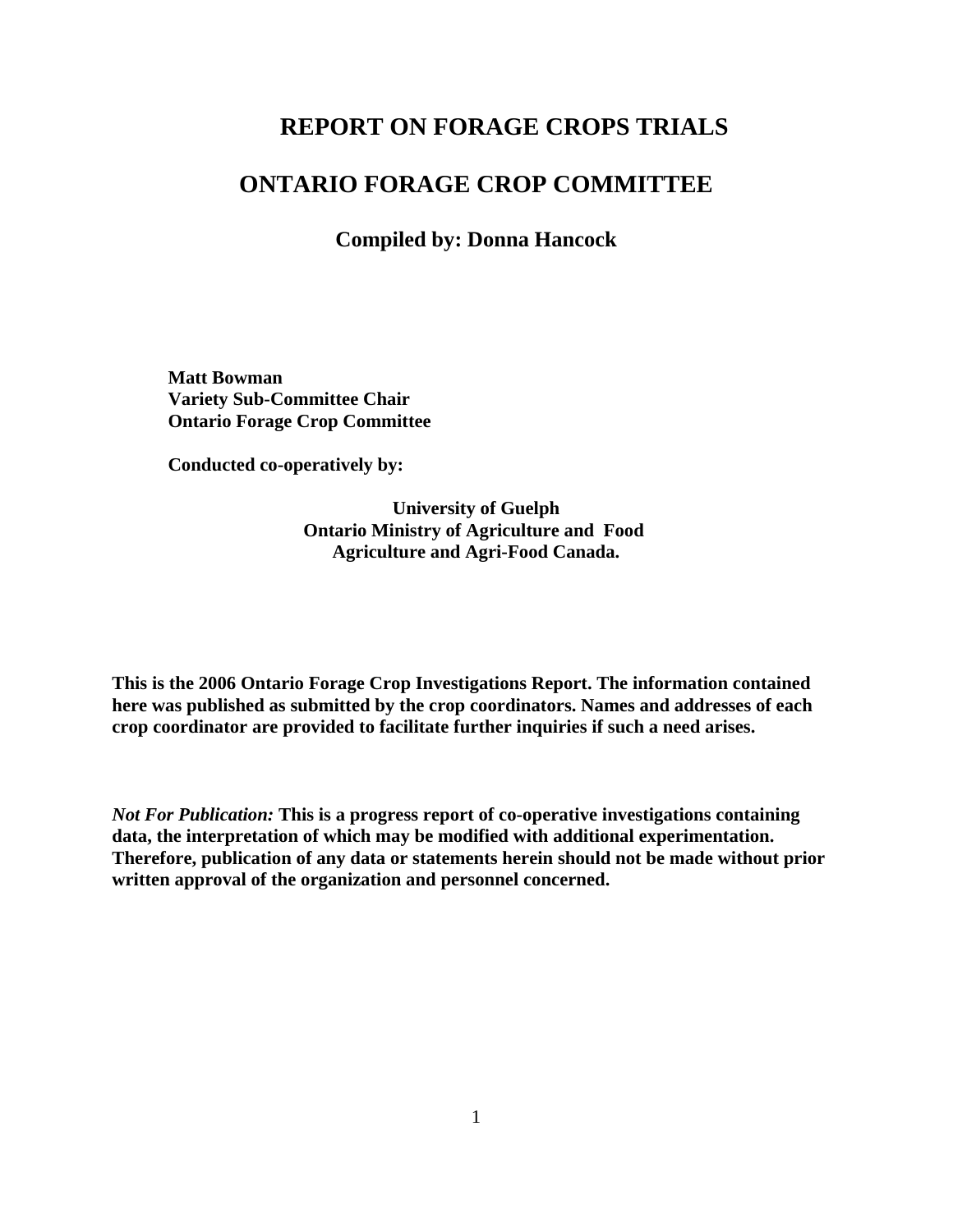#### **ONTARIO FORAGE CROP COMMITTEE VARIETY SUB-COMMITTEE**

#### **EXECUTIVE and COORDINATORS for 2006**

#### **ORGANIZATION**

Matt Bowman Chair

Mr. John Madill Secretary

Dr. Steve Bowley Alfalfa, Grass, Data Coordinator  R.R. # 2 Thornloe, ON, P0J 1S0 Phone: (705)- 563-8444 Fax: Email: bowmanme@ntl.sympatico.ca

2798 McGovern Rd., R. R. # 2 Kemptville, ON K0G 1J0 Phone: (613)-258-4460 Fax: Email:jemadill@ca.inter.net

Plant Agriculture Dept., University of Guelph Phone: (519) 824-4120 Ext. 58704 Fax: (519)-826-0401 Email: sbowley@uoguelph.ca

Testing Location Name of Cooperators

Thunder Bay (807) 475-1373 New Liskeard (705) 647-8525 x226 Kemptville (613) 258-8336 Elora (Guelph) (519) 824-4120 x58704 Huron Research Stn (519) 235-4075

Mr. Tarlock Sahota Mr. John Kobler Ms. Wendy Asbill Dr. S.R. Bowley Mr. Chris. Gillard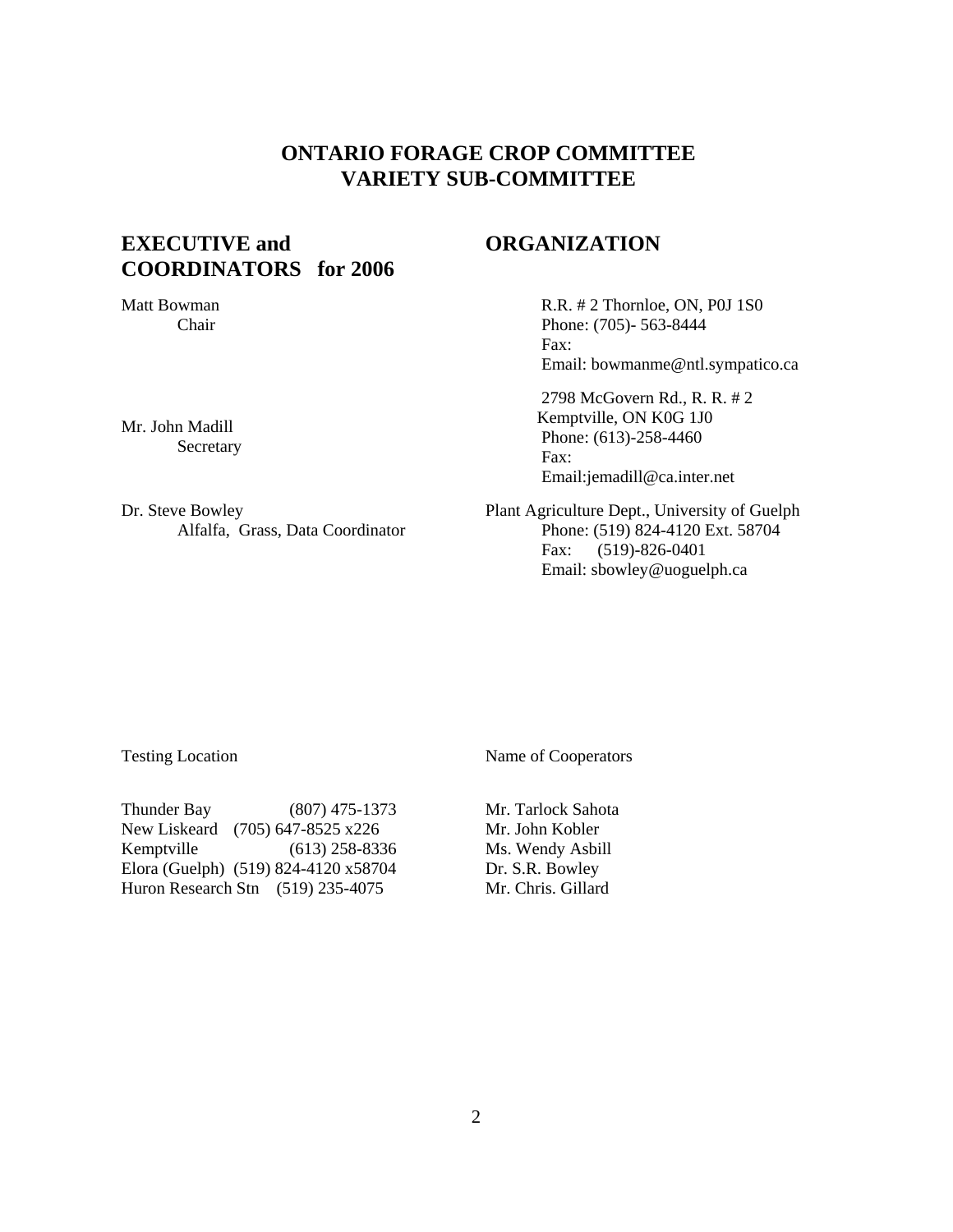## Contents

| Introduction              |
|---------------------------|
|                           |
| Alfalfa                   |
|                           |
|                           |
| Trefoil                   |
|                           |
| Orchardgrass              |
|                           |
| <b>Tall Fescue</b>        |
|                           |
| <b>Reed Canary</b>        |
|                           |
| <b>Early Timothy</b>      |
|                           |
| Late Timothy              |
|                           |
| <b>Meadow Fescue</b>      |
| .31                       |
| <b>Perennial Ryegrass</b> |
|                           |
|                           |
|                           |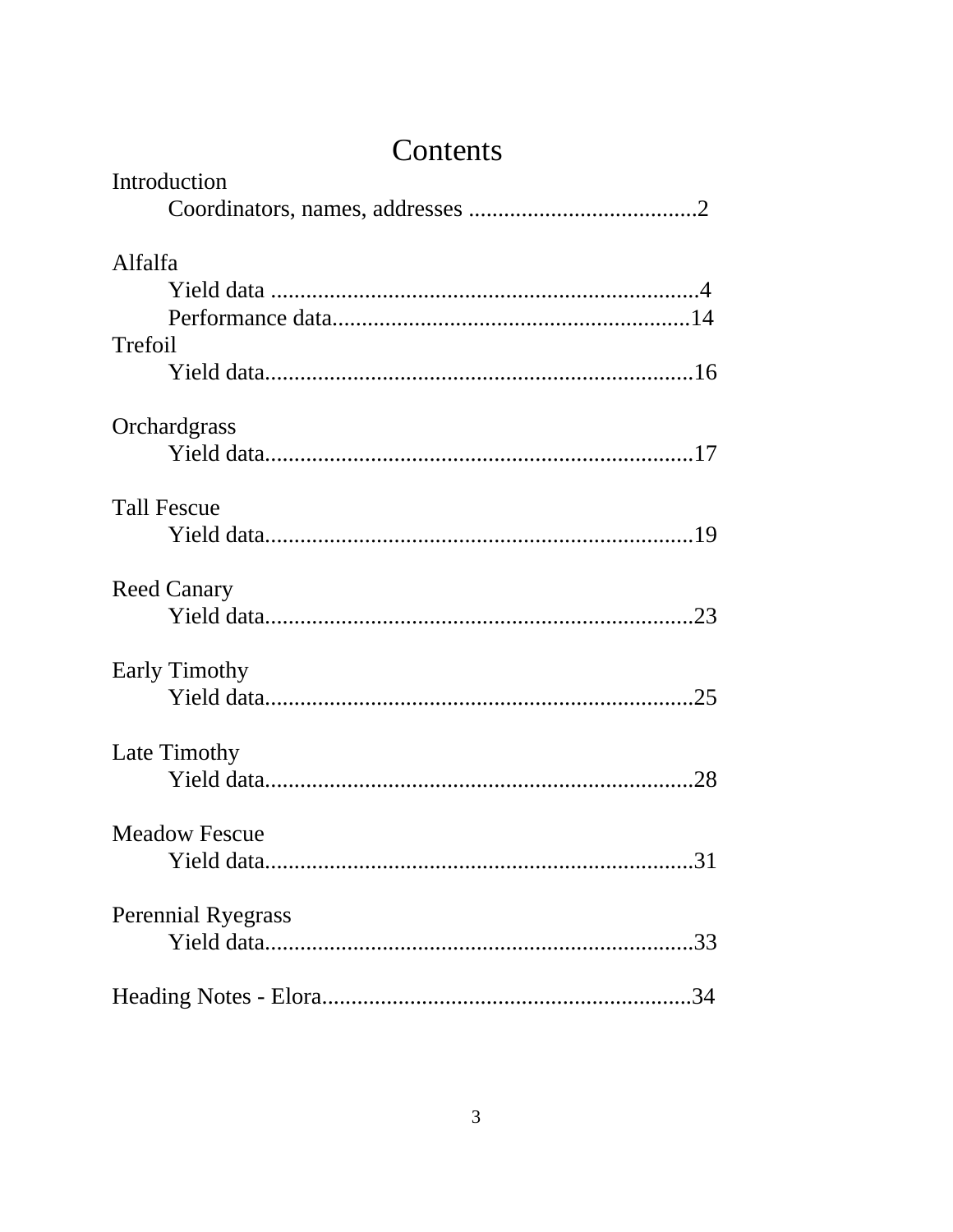|                 |              |       | yield     | ha)<br>(kg DM |
|-----------------|--------------|-------|-----------|---------------|
| code            |              | cut 1 | -2<br>cut | total         |
| 1298            | 5312         | 5916  | 3669      | 9608          |
| 1325            | MAGNUM_IV    | 6174  | 3472      | 9614          |
| 1432            | OAC_SUPERIOR | 6319  | 4064      | 10372         |
| 1466            | A3294        | 6892  | 3710      | 10574         |
| 1467            | A3494        | 6443  | 3473      | 9936          |
| 1581            | 54Q25        | 5554  | 3733      | 9325          |
| 1582            | 54V46        | 5802  | 3784      | 9602          |
| 1583            | 55V05        | 6075  | 3655      | 9685          |
| 1587            | DS9809       | 5674  | 3679      | 9355          |
| 1588            | <b>DS015</b> | 5834  | 3769      | 9626          |
| 1589            | DS231        | 6328  | 3766      | 10079         |
| 1590            | DS232        | 6170  | 3757      | 9956          |
| 1591            | A3300        | 5472  | 3415      | 8854          |
| se              |              | 446   | 160       | 551           |
| mean            |              | 6052  | 3691      | 9743          |
| CV <sub>8</sub> |              | 12.3  | 7.1       | 9.3           |

Alfalfa performance, 2002 seeding, 2006 harvest, New Liskeard.

Nearest neighbour covariance analysis, 4 replications.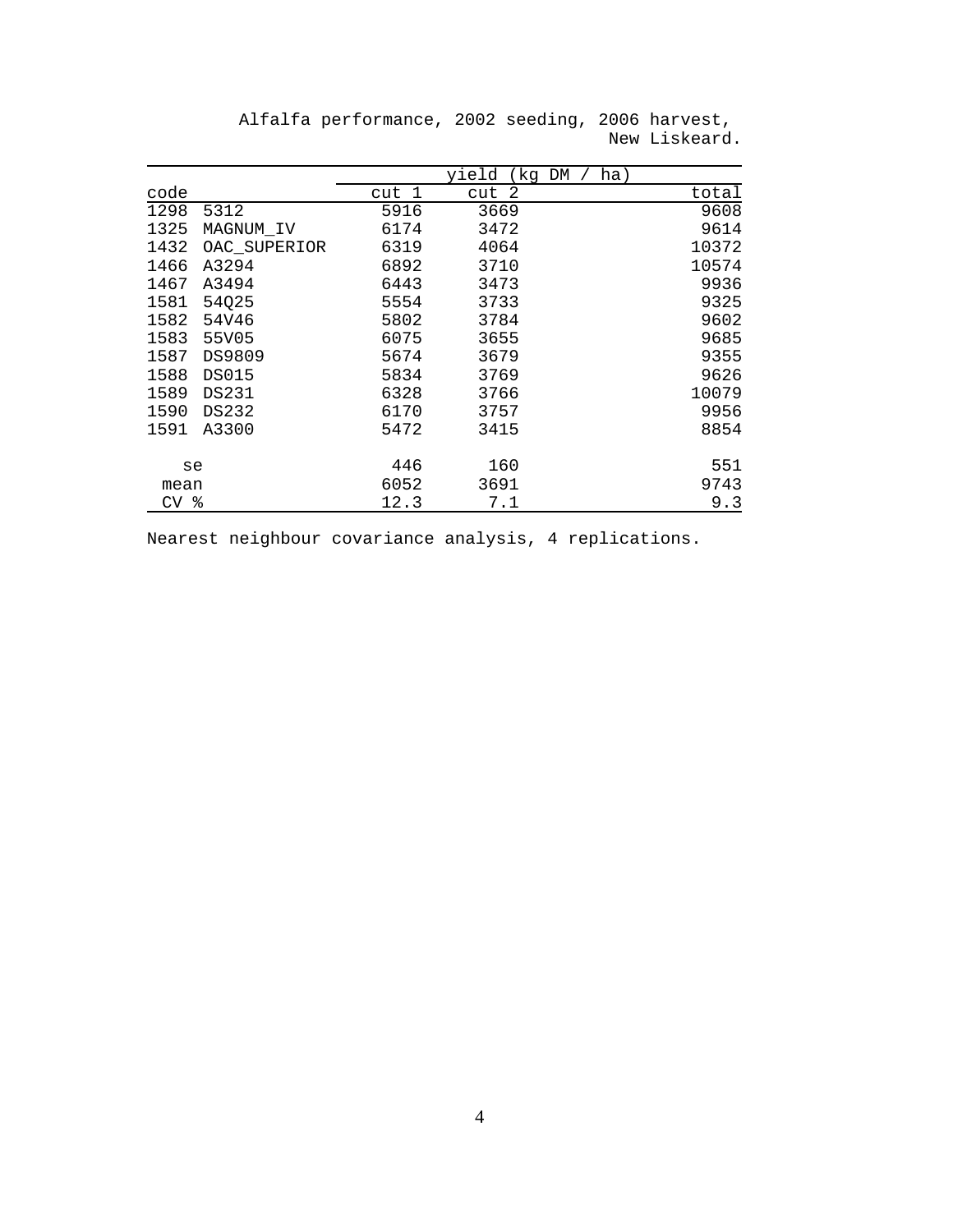ONTARIO Huron Park Alfalfa Registration Expt. 5063 Seeded 2003

|        |                | 2006   | (kg/ha)   |                 |        |        |        |              |
|--------|----------------|--------|-----------|-----------------|--------|--------|--------|--------------|
| Code   | Cultivar       | Cut 1  | -2<br>Cut | Cut 3           | Tot06  | Tot05  |        | Tot04 3yrTot |
|        |                |        |           |                 |        |        |        |              |
| 1298   | 5312           | 7729   | 3758      | 3394            | 14725  | 15722  | 11870  | 42245        |
| 1325   | MAGNUM_IV      | 10913  | 4969      | 4297            | 19889  | 20014  | 12438  | 52132        |
|        | 1579 ASCEND    | 10740  | 5291      | 4712            | 20845  | 20941  | 12360  | 53951        |
|        | 1584 54H91     | 9259   | 4351      | 4193            | 17893  | 17569  | 12755  | 48328        |
|        | 1592 DURAGREEN | 10538  | 4519      | 4429            | 19435  | 20603  | 11949  | 52189        |
| 1598   | 54H11          | 9446   | 4799      | 4110            | 18376  | 18415  | 12182  | 49135        |
| 1599   | WL319HO        | 9882   | 4554      | 4356            | 18847  | 18962  | 12842  | 50475        |
| 1600   | 4 2            | 10297  | 4958      | 4592            | 20079  | 21922  | 13004  | 55181        |
|        |                |        |           |                 |        |        |        |              |
|        | 900 MEAN       | 9851   | 4650      | 4261            | 18761  | 19269  | 12425  | 50455        |
| 901 CV |                | 6.2    | 8.7       | 10.0            | 6.0    | 6.1    | 5.9    | 4.4          |
|        | 905 MCV        | 7.6    | 10.7      | 12.2            | 7.4    | 7.4    | 7.2    | 5.4          |
|        | 902 LSD        | 744.1  | 495.3     | 520.8           | 1384.6 | 1429.6 | 896.1  | 2735.5       |
|        | 906 LSR        | 23.4   | 32.3      | 39.5            | 22.6   | 23.1   | 79.0   | 21.1         |
|        | 907 PR>F(TRTS) | 0.0000 |           | $0.0067$ 0.0153 | 0.0000 | 0.0000 | 0.3320 | 0.0000       |
|        |                |        |           |                 |        |        |        |              |

RCBD arrangement, 4 blocks {1234} Nearest-neighbour covariance adjusted.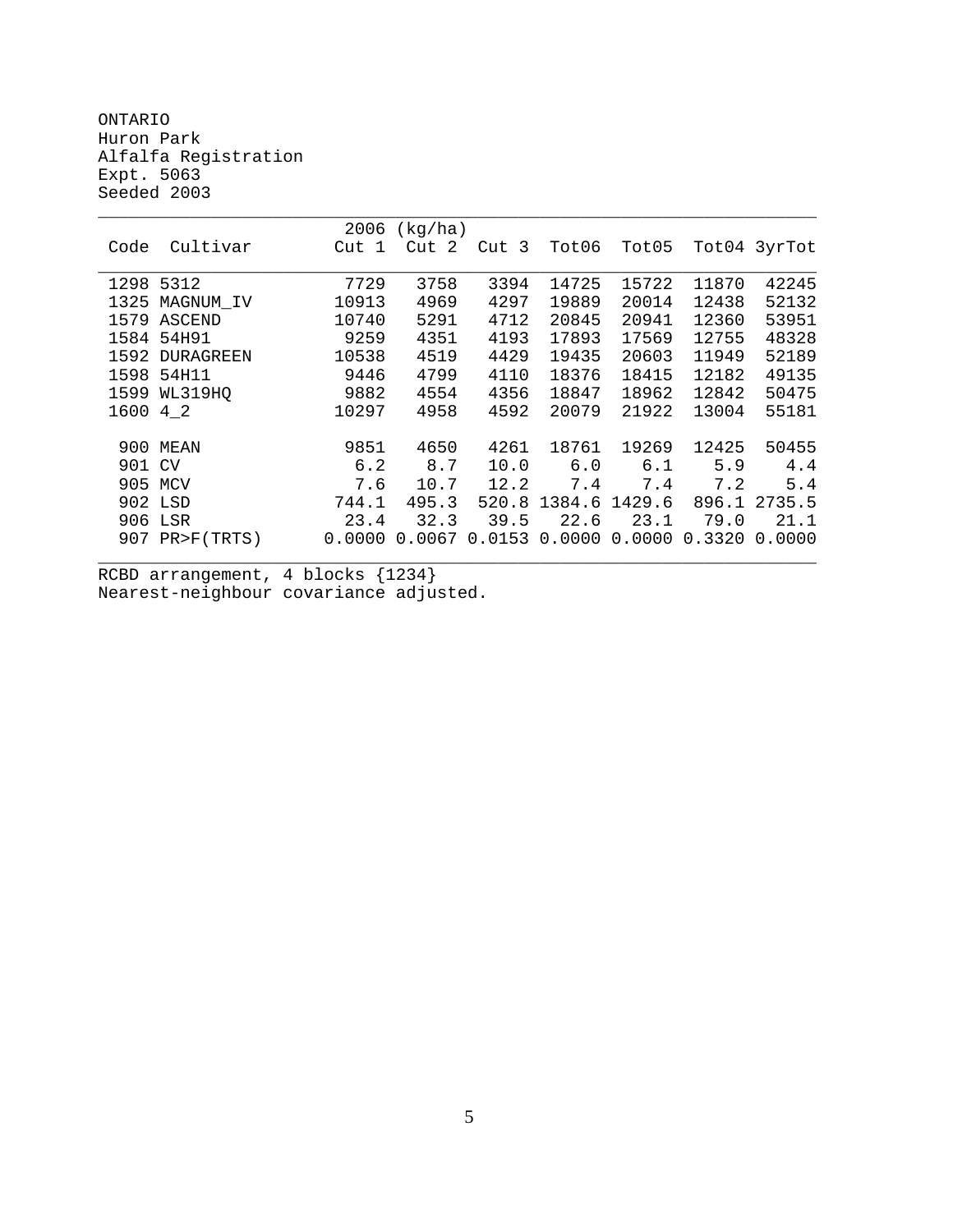ONTARIO Thunder Bay Alfalfa registration test Seeded 2003

|        |                   | $2006$ (kg/ha)          |                   |      |
|--------|-------------------|-------------------------|-------------------|------|
|        | Code Cultivar     | $Cut 1$ $Cut 2$ $Tot06$ |                   |      |
|        | 1244 GH777        | 4967                    | 3623              | 8590 |
|        | 1298 5312         | 4883                    | 4634              | 9517 |
|        | 1325 MAGNUM IV    | 3566                    | 3499              | 7065 |
|        | 1524 HYBRID-FORCE | 4261                    | 2920              | 7181 |
|        |                   |                         |                   |      |
|        | 900 Mean          | 4419                    | 3669              | 8088 |
| 901 CV |                   |                         | 11.24 20.13 13.01 |      |
|        | $907$ Pr>F(Trts)  | 0.0106  0.0546  0.0259  |                   |      |
|        | 902 LSD           | ΝS                      | ΝS                | ΝS   |

\_\_\_\_\_\_\_\_\_\_\_\_\_\_\_\_\_\_\_\_\_\_\_\_\_\_\_\_\_\_\_\_\_\_\_\_\_\_\_\_\_\_\_\_\_\_\_\_\_\_\_\_\_\_\_\_\_\_\_\_\_\_\_

ONTARIO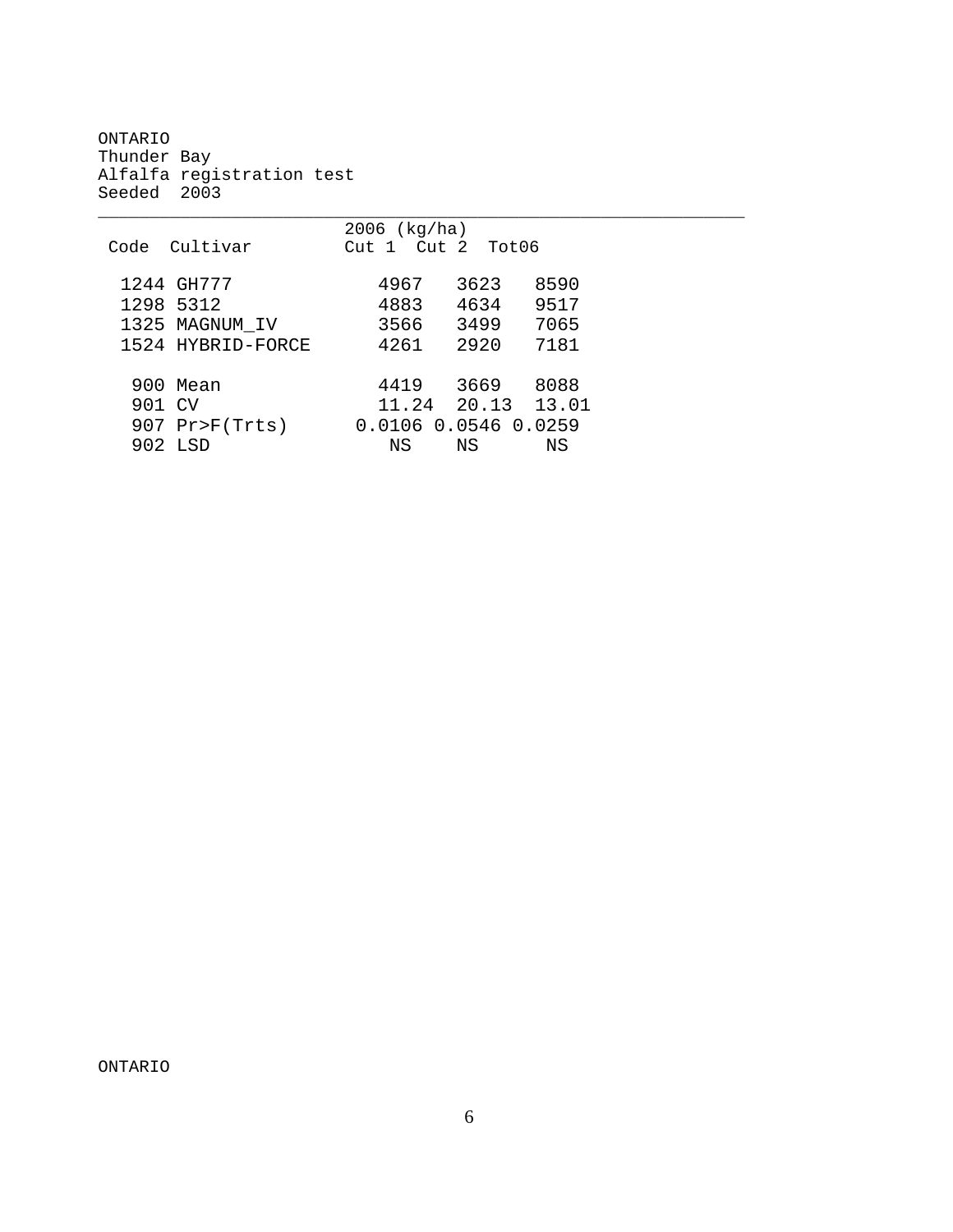New Liskeard Alfalfa Registration 2003 Expt. 3001 Seeded 2003

|      |              | 2006   | (kg/ha) |        |        |        |              |
|------|--------------|--------|---------|--------|--------|--------|--------------|
| Code | Cultivar     | Cut 1  | Cut 2   | Tot06  | Tot05  |        | Tot04 3yrTot |
|      |              |        |         |        |        |        |              |
| 1298 | 5312         | 5690   | 3700    | 9236   | 9890   | 10294  | 29374        |
| 1325 | MAGNUM IV    | 7034   | 4444    | 11381  | 10182  | 10125  | 32116        |
| 1581 | 54Q25        | 6589   | 4403    | 11001  | 10195  | 10575  | 31410        |
| 1582 | 54V46        | 6861   | 4053    | 10850  | 10688  | 10557  | 32061        |
| 1593 | <b>DS328</b> | 6100   | 4249    | 10262  | 10281  | 10181  | 30959        |
| 1594 | <b>DS329</b> | 6178   | 4312    | 10612  | 10373  | 9788   | 30881        |
| 1595 | <b>DS330</b> | 6159   | 4296    | 10616  | 10246  | 10821  | 31519        |
| 1596 | SWLU_8407    | 6049   | 3681    | 9863   | 9645   | 10689  | 29963        |
| 1598 | 54H11        | 5993   | 4507    | 10477  | 10666  | 10429  | 31640        |
|      |              |        |         |        |        |        |              |
| 900  | Mean         | 6295   | 4183    | 10478  | 10241  | 10384  | 31102        |
| 901  | <b>CV</b>    | 5.7    | 7.1     | 4.8    | 5.4    | 4.7    | 2.7          |
| 905  | MCV          | 6.9    | 8.6     | 5.8    | 6.6    | 5.7    | 3.3          |
|      | 902 LSD      | 436.5  | 361.3   | 608.9  | 670.8  | 595.8  | 1018.6       |
| 906  | LSR          | 32.5   | 43.7    | 28.4   | 64.3   | 57.7   | 37.1         |
| 907  | Pr > F(Trts) | 0.0005 | 0.0051  | 0.0004 | 0.2547 | 0.3301 | 0.0018       |
|      | 908 R_square | 74.2   | 69.1    | 72.2   | 81.7   | 60.4   | 72.7         |
|      |              |        |         |        |        |        |              |

RCBD arrangement, 4 blocks {1234} Nearest-neighbour covariance adjusted.

7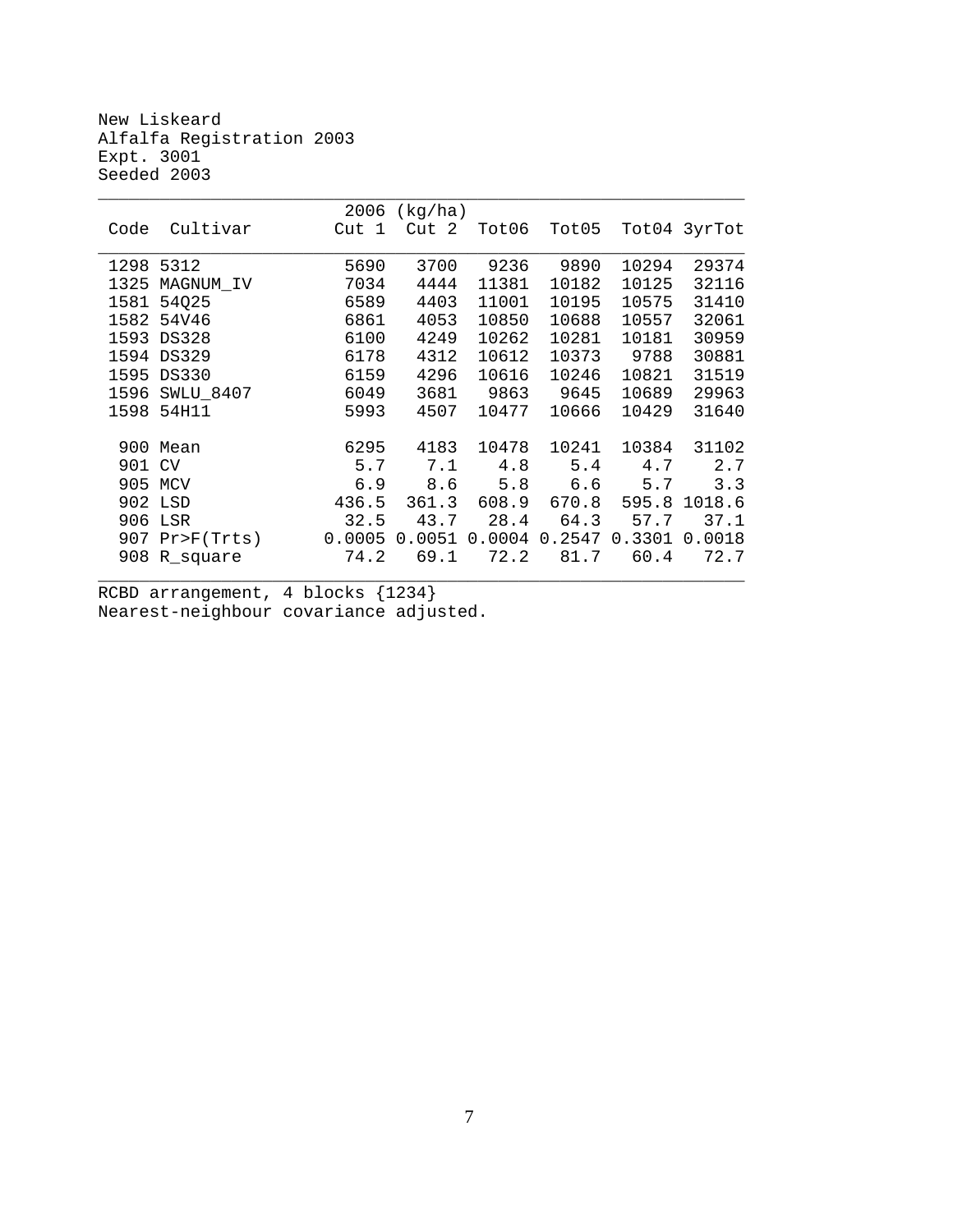ONTARIO Elora Ofcc Alfalfa Trial 2004 Expt. 2814 Seeded 2004

|        |                  | 2006  | (kg/ha) |       |                                    |       |              |
|--------|------------------|-------|---------|-------|------------------------------------|-------|--------------|
| Code   | Cultivar         | Cut 1 | Cut 2   | Cut 3 | Tot06                              |       | Tot05 2yrTot |
|        |                  |       |         |       |                                    |       |              |
|        | 909 Filler       | 3866  | 3910    | 2586  | 10322                              | 7749  | 18049        |
| 910    | Filler           | 4113  | 3803    | 2442  | 10318                              | 8382  | 18684        |
| 1232   | <b>GUARDSMAN</b> | 4444  | 3642    | 2394  | 10472                              | 7908  | 18345        |
|        | 1311 PREVAIL     | 4278  | 3317    | 2403  | 10029                              | 7665  | 17724        |
| 1325   | MAGNUM IV        | 4410  | 3151    | 2485  | 10011                              | 7615  | 17611        |
| 1602   | WL346LH          | 4033  | 3178    | 2399  | 9629                               | 8154  | 17799        |
| 1603   | WL357HO          | 4430  | 3532    | 2559  | 10462                              | 8220  | 18632        |
|        | 1604 P435        | 4079  | 3516    | 2527  | 10135                              | 8725  | 18864        |
|        | 1605 P436        | 4556  | 3857    | 2598  | 10948                              | 8594  | 19530        |
| 1606   | P4Q9             | 4160  | 3516    | 2465  | 10203                              | 8426  | 18649        |
|        | 1607 GENOA       | 4312  | 3556    | 2538  | 10423                              | 8435  | 18937        |
| 1608   | NS04-044         | 4376  | 3709    | 2558  | 10701                              | 8770  | 19488        |
|        | 1609 GH700       | 4084  | 3255    | 2427  | 9690                               | 8413  | 18096        |
| 1610   | SA034            | 4426  | 3481    | 2588  | 10492                              | 8178  | 18655        |
| 1611   | SUNSTRA-420      | 4688  | 3707    | 2810  | 11268                              | 8631  | 19925        |
|        | 1612 SUNSTRA-421 | 4048  | 3460    | 2685  | 10205                              | 8224  | 18424        |
| 1613   | 53V52            | 3948  | 3439    | 2514  | 9909                               | 8650  | 18568        |
|        | 9041 ONEIDA VR   | 4342  | 3580    | 2488  | 10455                              | 8162  | 18591        |
|        |                  |       |         |       |                                    |       |              |
|        | 900 Mean         | 4255  | 3534    | 2526  | 10315                              | 8272  | 18587        |
| 901 CV |                  | 6.6   | 7.3     | 7.0   | 5.0                                | $6.4$ | 4.9          |
|        | 905 MCV          | 7.9   | 8.7     | 8.4   | 5.9                                | 7.7   | 5.8          |
|        | 902 LSD          | 334.4 | 306.1   | 210.9 | 608.5                              | 633.9 | 1083.0       |
|        | 906 LSR          | 40.7  | 40.3    | 50.6  | 37.1                               | 54.9  | 46.8         |
| 907    | Pr>F(Trts)       |       |         |       | 0.0062 0.0020 0.1552 0.0063 0.0978 |       | 0.0577       |
|        | 908 R_square     | 71.3  | 75.9    | 80.0  | 82.6                               | 73.2  | 79.7         |
|        |                  |       |         |       |                                    |       |              |

RCBD arrangement, 4 blocks {1234} Nearest-neighbour covariance adjusted.

ONTARIO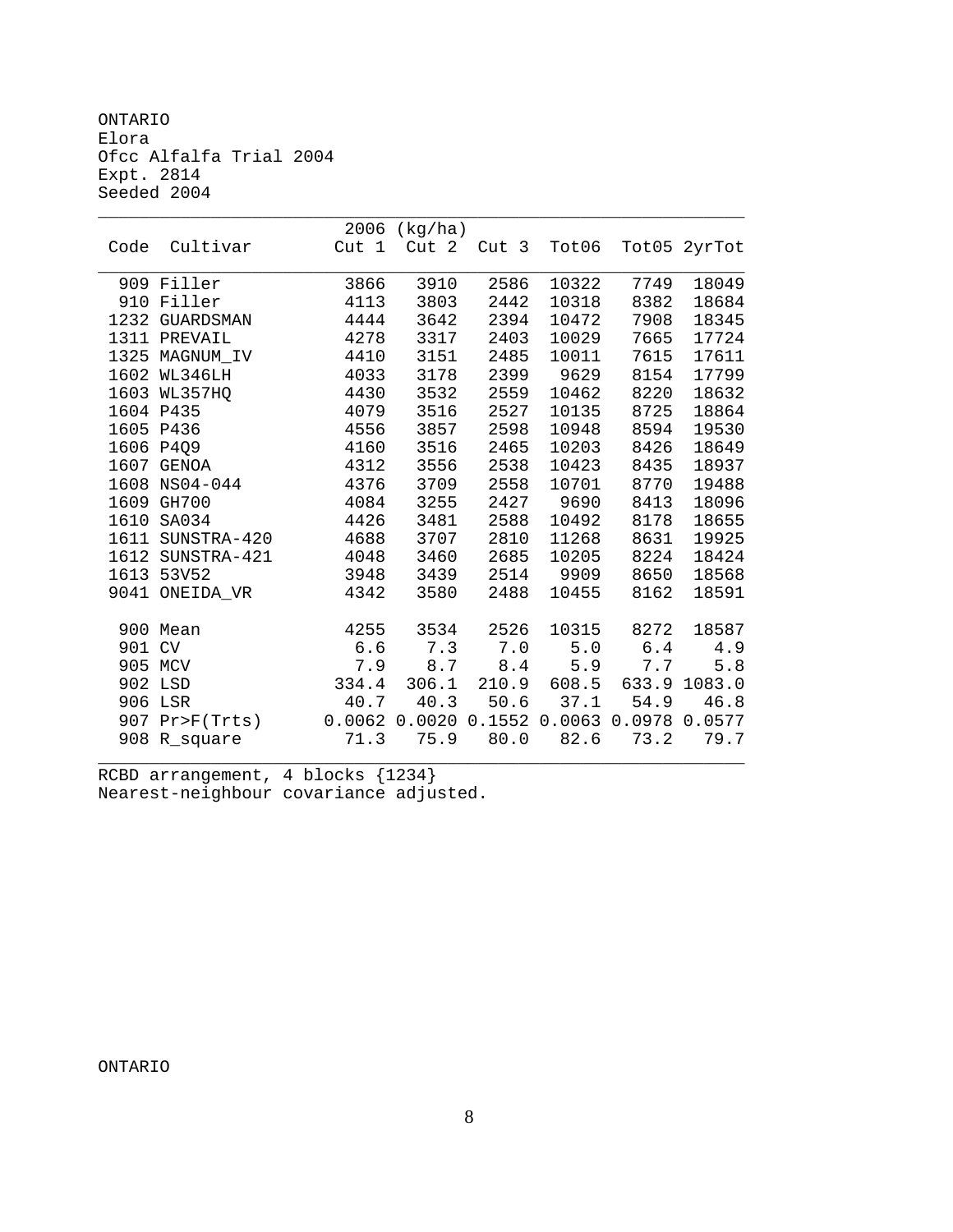New Liskeard Alfalfa registration c 20 Expt. 4001 Seeded 2004

|        |                  |       | $2006$ (kg/ha)                       |             |       |              |
|--------|------------------|-------|--------------------------------------|-------------|-------|--------------|
| Code   | Cultivar         | Cut 1 |                                      | Cut 2 Tot06 |       | Tot05 2yrTot |
|        |                  |       |                                      |             |       |              |
|        | 1325 MAGNUM_IV   | 6502  | 4680                                 | 11171       | 12802 | 23662        |
|        | 1602 WL346LH     | 5788  | 4445                                 | 10245       | 11902 | 22150        |
|        | 1603 WL357HQ     | 5783  |                                      | 4087 9870   | 11588 | 21876        |
|        | 1604 P435        | 5456  | 4560                                 | 10139       | 11818 | 21355        |
|        | 1605 P436        | 4917  | 4276                                 | 9217        | 11227 | 20248        |
|        | 1606 P4Q9        | 5651  | 4514                                 | 10061       | 10428 | 20732        |
|        | 1607 GENOA       | 5452  | 4706                                 | 10168       | 11936 | 22940        |
|        | 1610 SA034       | 6047  | 4633                                 | 10653       | 11726 | 22620        |
|        | 1611 SUNSTRA-420 | 5663  |                                      | 4342 9990   | 12303 | 22280        |
|        | 1612 SUNSTRA-421 | 5188  |                                      | 4159 9322   | 11930 | 21662        |
|        | 1613 53V52       | 6286  | 4715                                 | 10963       | 12378 | 23475        |
|        | 1311 PREVAIL     | 6402  | 4514                                 | 10919       | 12855 | 23480        |
|        | 9041 ONEIDA VR   | 5944  | 4526                                 | 10517       | 11584 | 21232        |
|        |                  |       |                                      |             |       |              |
|        | 900 Mean         |       | 5775 4474 10249                      |             | 11883 | 22132        |
| 901 CV |                  |       | 13.0 7.0 8.8 10.1 5.5                |             |       |              |
|        | 905 MCV          |       | $15.6$ $8.4$                         | 10.6        |       | 12.1 6.6     |
|        | 902 LSD          |       | 898.6 376.7 1087.8 1434.1 1469.3     |             |       |              |
|        | 906 LSR          |       | 56.7 60.0 55.7 59.1 43.0             |             |       |              |
|        | 907 Pr>F(Trts)   |       | $0.1733$ 0.1192 0.1208 0.3861 0.0062 |             |       |              |
|        | 908 R_square     | 50.5  |                                      | 70.9 59.2   | 44.6  | 59.2         |
|        |                  |       |                                      |             |       |              |

RCBD arrangement, 4 blocks {1234} Nearest-neighbour covariance adjusted.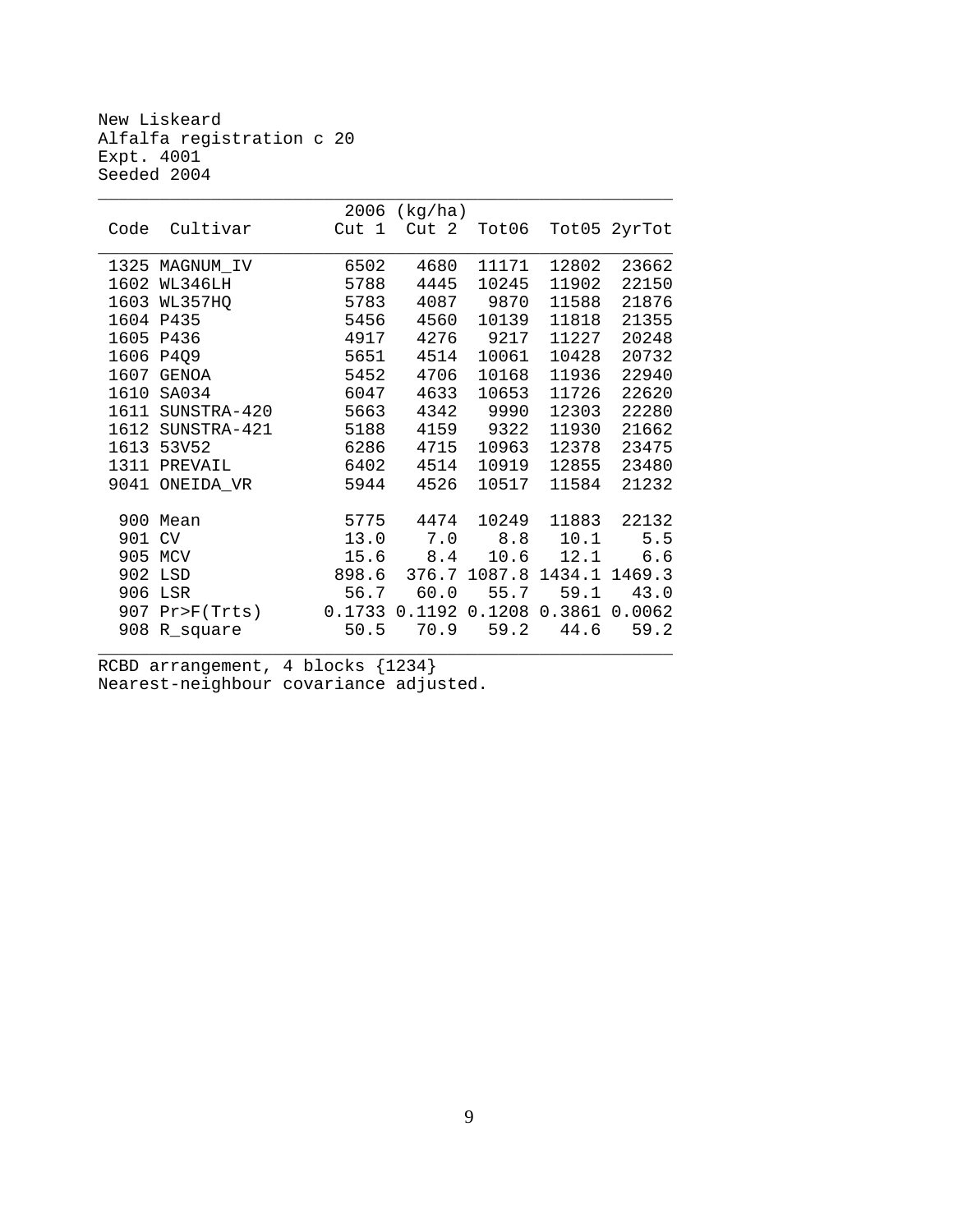ONTARIO Elora Registration Trial A Expt. 2821 Seeded 2005

|        |                   |                  | 2006 (kg/ha)                |               |       |
|--------|-------------------|------------------|-----------------------------|---------------|-------|
| Code   | Cultivar          | Cut <sub>1</sub> | Cut 2                       | Cut 3         | Tot06 |
|        | 1325 MAGNUM_IV    | 4842             | 4275                        | 2943          | 12130 |
|        | 1432 OAC_SUPERIOR | 5219             | 4366                        | 2890          | 12514 |
|        | 1584 54H91        | 4762             | 4042                        | 2860          | 11646 |
|        | 1585 DAKOTA       | 4910             | 4355                        | 2979          | 12270 |
|        | 1613 53V52        | 4787             | 4266                        | 2997          | 11938 |
|        | 1616 53Q30        | 4207             | 3881                        | 2892          | 11058 |
|        | 1617 WL_348_AP    | 4980             | 4328                        | 3020          | 12398 |
|        | 1618 WL_345_LH    | 4813             | 4095                        | 2903          | 11788 |
|        | 1619 EVERMORE     | 5413             | 4543                        | 2974          | 12939 |
|        | 1620 MARVEL       | 5304             | 4489                        | 2910          | 12518 |
|        | 1621 SL-A5001     | 4770             | 4395                        | 3068          | 12448 |
|        | 1622 GS55         | 5273             | 4174                        | 2895          | 12468 |
|        | 1623 GS58         | 5100             | 4426                        | 2852          | 12399 |
|        | 1624 QS05009      | 5054             | 4193                        | 2920          | 12105 |
|        | 1625 QS04027      | 4884             | 4258                        | 2819          | 11838 |
|        | 1626 QS04023      | 4634             | 3969                        | 2695          | 11294 |
|        | 1627 QS15041      | 4943             | 4277                        | 2915          | 12164 |
|        | 1628 QS14032      | 4751             | 3907                        | 2534          | 11111 |
|        | 1630 FSG400LH     | 4643             | 4079                        | 3143          | 11819 |
|        | 1631 FSG406       | 4534             | 4215                        | 2972          | 11693 |
|        | 1632 ESCALADE     | 4731             | 4214                        | 2966          | 11903 |
|        | 1633 GUARDSMAN_II | 4674             | 4199                        | 2949          | 11736 |
|        | 1635 SA_220       | 5017             | 3869                        | 2744          | 11762 |
|        | 1636 CW75046      | 5279             | 4779                        | 3063          | 13189 |
| 9041   | ONEIDA_VR         | 5003             | 4061                        | 2866          | 11825 |
|        | 900 Mean          | 4901             | 4226                        | 2911          | 12038 |
| 901 CV |                   | 9.2              | 5.8                         | 7.7           | 5.9   |
|        | 905 MCV           | 10.9             | 6.9                         | 9.1           | 7.0   |
|        | 902 LSD           | 532.2            | 289.9                       | 264.4         | 838.0 |
|        | 906 LSR           | 44.1             |                             | $31.9$ $43.4$ | 39.3  |
|        | 907 Pr>F(Trts)    |                  | 0.1051 0.0004 0.2597 0.0133 |               |       |
| 908    | R_square          | 58.6             | 65.8                        | 65.8          | 60.0  |

RCBD arrangement, 4 blocks {1234} Nearest-neighbour covariance adjusted.

ONTARIO New Liskeard Alfalfa registration 2005 Expt. 5001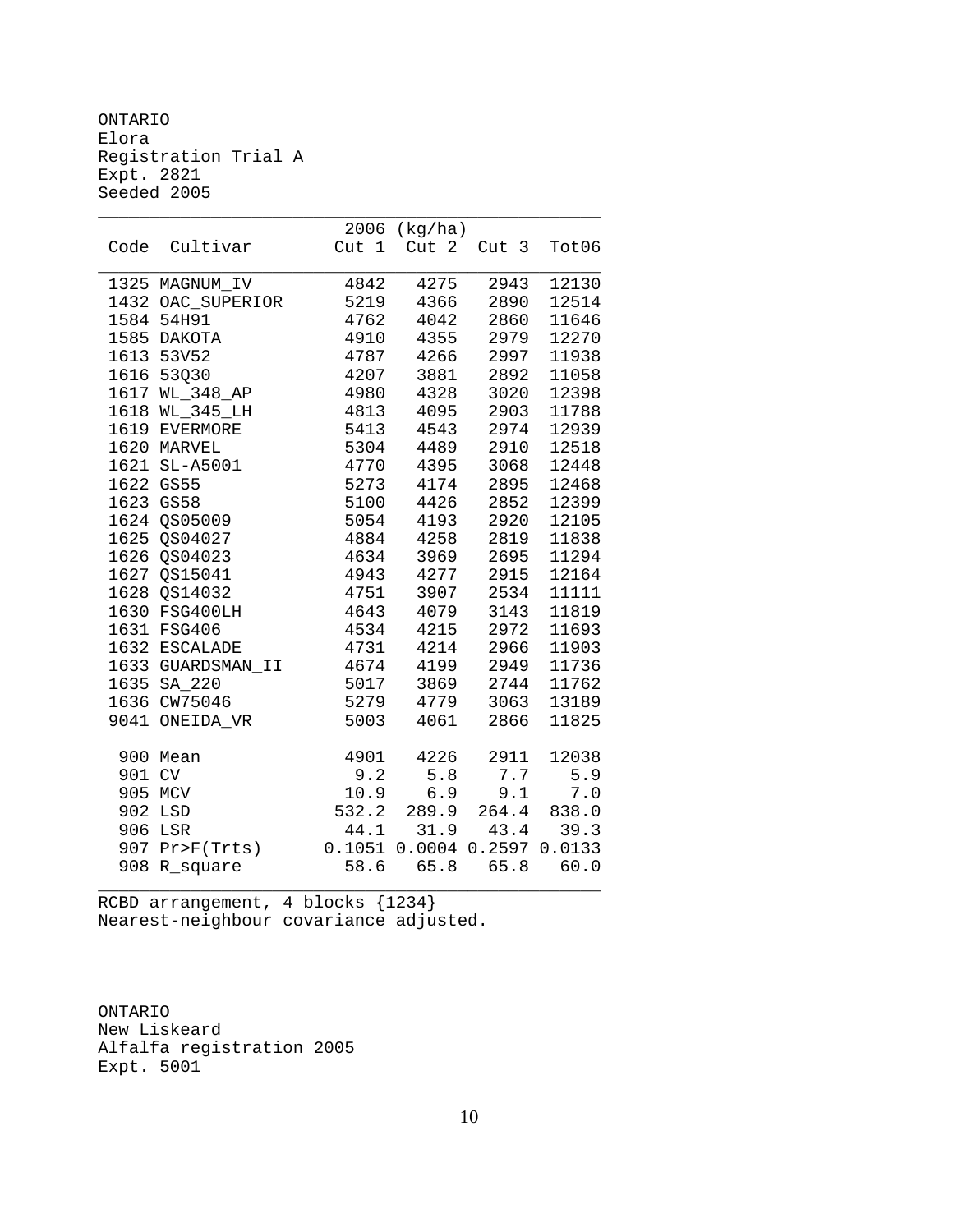#### Seeded 2005

|      |                  |       | $2006$ (kg/ha) |        |
|------|------------------|-------|----------------|--------|
| Code | Cultivar         | Cut 1 | Cut 2          | Tot06  |
|      |                  |       |                |        |
|      | 1325 MAGNUM IV   | 5487  | 4848           | 10247  |
| 1432 | OAC_SUPERIOR     | 5779  | 5168           | 10953  |
| 1613 | 53V52            | 6542  | 4888           | 11469  |
|      | 1616 53030       | 5203  | 4874           | 10093  |
|      | 1622 GS55        | 5610  | 5076           | 10712  |
|      | 1623 GS58        | 4994  | 5125           | 10064  |
| 1635 | $SA_220$         | 4504  | 4603           | 9141   |
| 9041 | ONEIDA VR        | 5971  | 4975           | 10969  |
|      |                  |       |                |        |
| 900  | Mean             | 5511  | 4944           | 10456  |
| 901  | CV               | 11.8  | 3.9            | 6.7    |
| 905  | <b>MCV</b>       | 14.4  | 4.8            | 8.2    |
| 902  | LSD              | 795.5 | 236.3          | 859.6  |
| 906  | LSR              | 39.0  | 41.8           | 36.9   |
|      | $907$ Pr>F(Trts) |       | 0.0123 0.0171  | 0.0069 |
| 908  | R square         | 68.7  | 77.0           | 74.8   |
|      |                  |       |                |        |

RCBD arrangement, 4 blocks {1234} Nearest-neighbour covariance adjusted.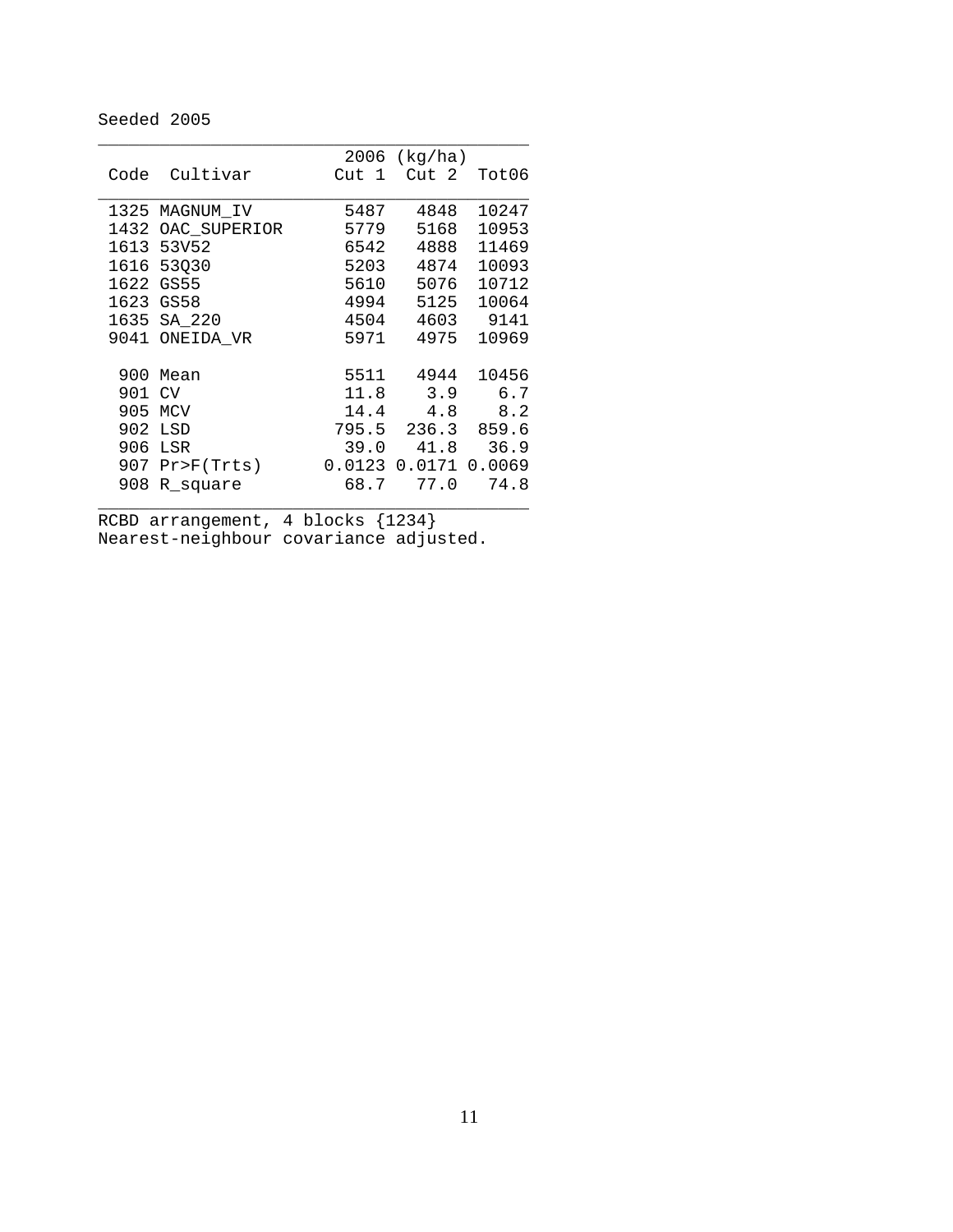ONTARIO Pakenham Alfalfa registration trial Seeded 2005

|        |                   |                  | 2006 (kg/ha)         |                  |        |
|--------|-------------------|------------------|----------------------|------------------|--------|
| Code   | Cultivar          | Cut <sub>1</sub> | Cut 2                | Cut <sub>3</sub> | Tot06  |
|        | 900 Filler        | 6315             | 6271                 | 1706             | 14258  |
|        | 1325 MAGNUM_IV    | 6632             | 6550                 | 1852             | 14933  |
|        | 1432 OAC_SUPERIOR | 6857             | 6878                 | 1572             | 15289  |
| 1584   | 54H91             | 6472             | 6618                 | 1653             | 14803  |
|        | 1599 WL319HQ      | 7608             | 6545                 | 1481             | 15673  |
|        | 1613 53V52        | 7588             | 6740                 | 1575             | 15881  |
|        | 1616 53Q30        | 6866             | 6303                 | 1655             | 14888  |
|        | 1617 WL_348_AP    | 6437             | 5847                 | 1668             | 13847  |
|        | 1618 WL_345_LH    | 6415             | 6202                 | 1698             | 14288  |
|        | 1619 EVERMORE     | 7186             | 7539                 | 2196             | 16948  |
|        | 1620 MARVEL       | 7129             | 6588                 | 1728             | 15453  |
|        | 1621 SL-A5001     | 7043             | 6576                 | 1578             | 15111  |
|        | 1622 GS55         | 7411             | 6800                 | 1474             | 15661  |
|        | 1623 GS58         | 7714             | 7058                 | 1784             | 16546  |
|        | 1624 QS05009      | 6191             | 7033                 | 1707             | 14907  |
|        | 1625 QS04027      | 6789             | 7675                 | 1701             | 16108  |
|        | 1626 QS04023      | 6897             | 6896                 | 1611             | 15436  |
|        | 1627 QS15041      | 6698             | 6489                 | 1869             | 15028  |
|        | 1628 QS14032      | 6547             | 7006                 | 1793             | 15444  |
|        | 1630 FSG400LH     | 6198             | 6298                 | 1598             | 14036  |
|        | 1631 FSG406       | 6700             | 7061                 | 1607             | 15485  |
|        | 1632 ESCALADE     | 7852             | 6577                 | 2044             | 16502  |
|        | 1633 GUARDSMAN_II | 6647             | 6844                 | 1658             | 15125  |
| 1635   | SA_220            | 7222             | 6787                 | 1767             | 15756  |
| 9041   | ONEIDA VR         | 7387             | 6735                 | 1560             | 15847  |
|        | 900 Mean          | 6912             | 6717                 | 1701             | 15330  |
| 901 CV |                   | 10.1             | 8.9                  | 9.0              | 6.9    |
|        | 905 MCV           | 11.9             | 10.5                 | 10.6             | 8.1    |
|        | 902 LSD           | 822.5            | 705.1                | 180.1            | 1242.9 |
|        | 906 LSR           | 49.5             | 38.6                 | 24.9             | 40.1   |
|        | 907 Pr>F(Trts)    | 0.0184           | 0.0351 0.0000 0.0082 |                  |        |
| 908    | R_square          | 50.8             | 45.6                 | 63.2             | 49.0   |
|        |                   |                  |                      |                  |        |

RCBD arrangement, 4 blocks {1234} Nearest-neighbour covariance adjusted.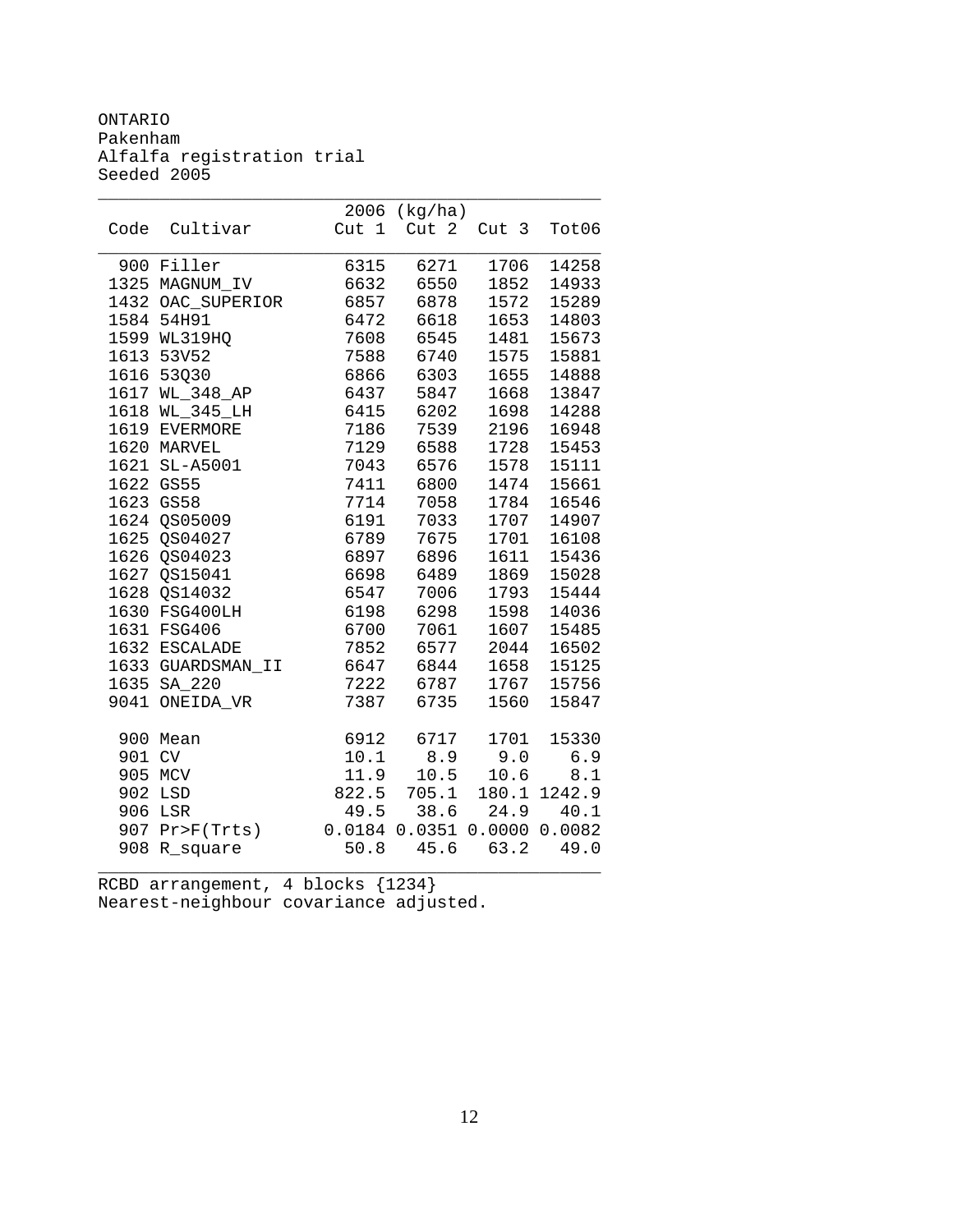|                       |                  |       | yield kg DM           | ha                    |       |
|-----------------------|------------------|-------|-----------------------|-----------------------|-------|
| code                  | entry            | cut 1 | $\overline{c}$<br>cut | $\overline{3}$<br>cut | total |
| 1073                  | <b>SURPASS</b>   | 5275  | 4236                  | 3310                  | 12851 |
| 1294                  | DOMINION         | 5726  | 3958                  | 3187                  | 12896 |
| 1325                  | MAGNUM_IV        | 5927  | 3827                  | 2947                  | 12683 |
| 1388                  | GOLD_PLUS_MF     | 5367  | 3729                  | 2647                  | 11762 |
| 1392                  | AMERIGRAZE40     | 5450  | 4035                  | 3431                  | 12898 |
| 1402                  | GRAZEMASTER      | 5207  | 3932                  | 3178                  | 12311 |
| 1409                  | AFFINITY+Z       | 4953  | 3510                  | 2696                  | 11192 |
| 1410                  | STALLION         | 5404  | 3911                  | 2955                  | 12314 |
| 1411                  | JOLT             | 5355  | 3836                  | 2988                  | 12217 |
| 1416                  | RENAISSANCE      | 5122  | 3542                  | 2745                  | 11403 |
| 1419                  | 54V54            | 5470  | 3867                  | 2892                  | 12262 |
| 1432                  | OAC_SUPERIOR     | 5550  | 3892                  | 2987                  | 12424 |
| 1448                  | PICKSD8925MF     | 5618  | 3618                  | 2709                  | 11953 |
| 1462                  | RHINO            | 5044  | 3661                  | 2966                  | 11718 |
| 1471                  | <b>ENHANCER</b>  | 5920  | 3810                  | 3000                  | 12751 |
| 1474                  | <b>GENEVA</b>    | 4984  | 3835                  | 3109                  | 11943 |
| 1479                  | MARQUIS          | 5394  | 3553                  | 2670                  | 11591 |
| 1481                  | APPROVED         | 4939  | 3632                  | 2776                  | 11358 |
| 1482                  | WINTERGOLD       | 4985  | 3740                  | 3057                  | 11755 |
| 1486                  | AC_BRADOR        | 5455  | 3583                  | 2690                  | 11714 |
| 1498                  | 134              | 5436  | 3881                  | 3077                  | 12418 |
| 1504                  | PICKSD2065MF     | 5459  | 3971                  | 2965                  | 12437 |
| 1512                  | WL_327           | 5641  | 4161                  | 3110                  | 12948 |
| 1521                  | MAGNUM_3801      | 5458  | 4162                  | 3282                  | 12895 |
| 1524                  | HYBRID-FORCE     | 5269  | 3806                  | 2965                  | 12072 |
| 1525                  | FORECAST_100     | 5160  | 3939                  | 2971                  | 12064 |
| 1527                  | MACON            | 5240  | 4109                  | 3085                  | 12441 |
| 1535                  | RELIANCE         | 4989  | 3825                  | 2912                  | 11772 |
| 1537                  | VALIANT          | 5020  | 3963                  | 3063                  | 12057 |
| 1541                  | MULTIPLIER 3     | 5034  | 3590                  | 2738                  | 11366 |
| 1577                  | <b>STARBUCK</b>  | 5166  | 3696                  | 2907                  | 11731 |
| 1579                  | <b>ASCEND</b>    | 4913  | 3924                  | 3130                  | 11967 |
| 1580                  | STEAK            | 5082  | 3842                  | 3101                  | 11987 |
| 1582                  | 54V46            | 5090  | 3856                  | 2971                  | 11891 |
| 1584                  | 54H91            | 5058  | 3673                  | 2882                  | 11608 |
| 1586                  | CK2000           | 5179  | 3660                  | 2990                  | 11842 |
| 1599                  | WL319HQ          | 5065  | 3774                  | 3077                  | 11905 |
| 1600                  | 42               | 5418  | 3703                  | 3023                  | 12090 |
| 1601                  | FSG300LH         | 4810  | 4026                  | 3130                  | 11949 |
| 1607                  | GENOA            | 5275  | 4099                  | 3071                  | 12391 |
| 1609                  | GH700            | 5028  | 3904                  | 3037                  | 11928 |
| 1610                  | SA034            | 5202  | 3942                  | 3148                  | 12289 |
| 1613                  | 53V52            | 5179  | 3689                  | 2870                  | 11743 |
| 1615                  | <b>STEALTHSF</b> | 5240  | 4102                  | 3038                  | 12377 |
| 1624                  | QS05009          | 5086  | 3988                  | 3080                  | 12148 |
| 1633                  | GUARDSMAN_II     | 4921  | 3559                  | 2716                  | 11151 |
| 1635                  | SA_220           | 4771  | 3800                  | 3058                  | 11598 |
| 1636                  | CW75046          | 5294  | 4020                  | 2930                  | 12199 |
| 9041                  | ONEIDA VR        | 5540  | 4127                  | 3247                  | 12921 |
|                       |                  |       |                       |                       |       |
| se                    |                  | 253.6 | 187.1                 | 198.9                 | 541.5 |
| mean                  |                  | 5248  | 3847                  | 2990                  | 12085 |
| CV                    |                  | 7.8   | 6.9                   | 9.8                   | 6.3   |
| $($ $\frac{6}{6}$ $)$ |                  |       |                       |                       |       |

E2825 Alfalfa Performance Trial, seeded 2005, harvested 2006, Elora.

Four replications, simple lattice repeated, lattice analysis.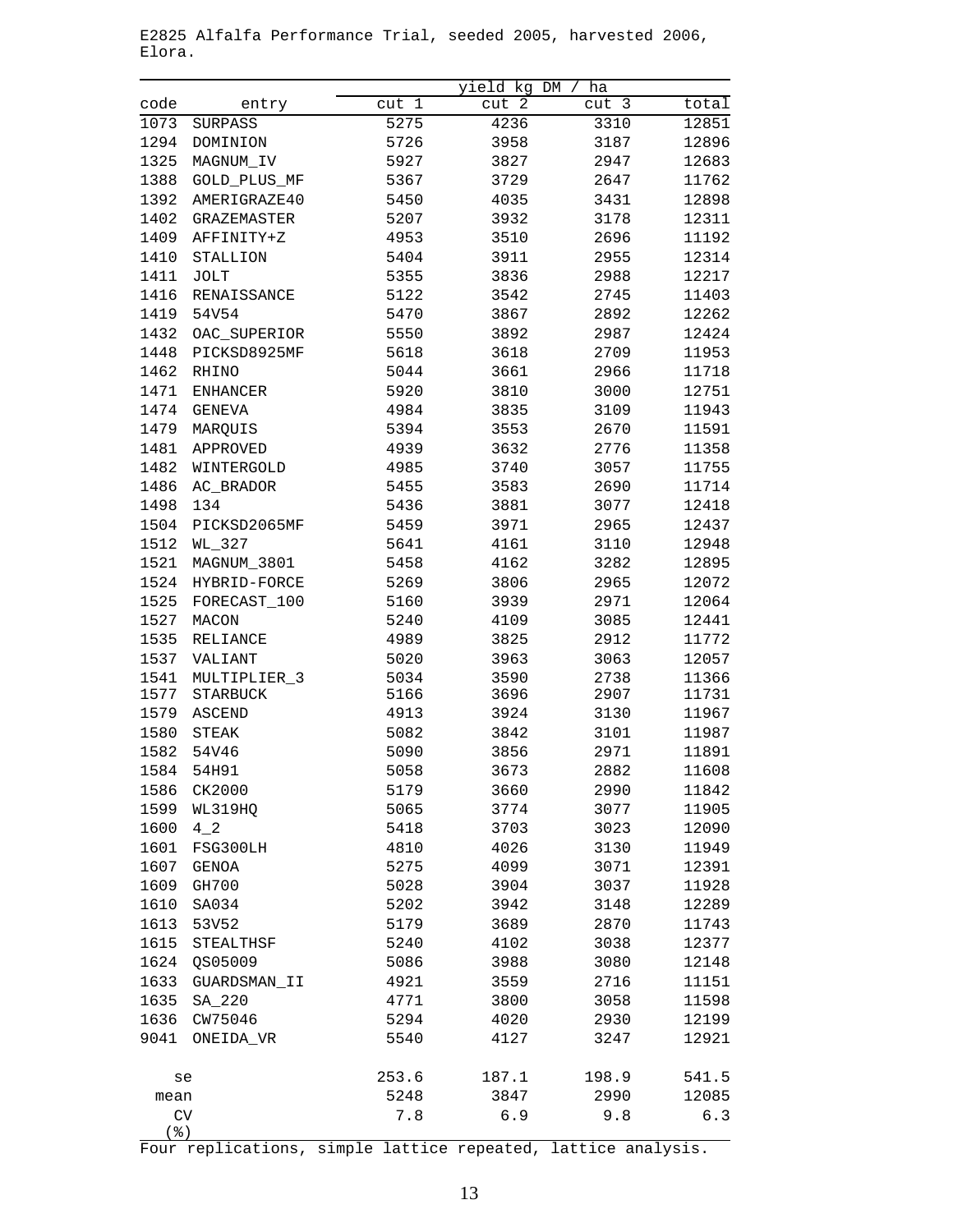|               |                    |                  |             | New Liskeard. |
|---------------|--------------------|------------------|-------------|---------------|
|               |                    |                  | Yield kg/ha |               |
| Code          | Variety            | Cut <sub>1</sub> | Cut 2       | Total         |
| 1073          | <b>SURPASS</b>     | 5351             | 4532        | 9883          |
| 1294          | DOMINION           | 6499             | 4846        | 11345         |
| 1325          | MAGNUM IV          | 6099             | 4734        | 10833         |
| 1388          | GOLD_PLUS_MF       | 6078             | 4722        | 10800         |
| 1392          | AMERIGRAZE40       | 6552             | 4712        | 11264         |
| 1402          | <b>GRAZEMASTER</b> | 6331             | 4862        | 11193         |
| 1409          | AFFINITY+Z         | 6626             | 4804        | 11430         |
| 1410          | STALLION           | 7226             | 4809        | 12036         |
| 1411          | JOLT               | 6352             | 4609        | 10960         |
| 1416          | RENAISSANCE        | 6678             | 4779        | 11457         |
| 1419          | 54V54              | 6784             | 4974        | 11758         |
| 1432          | OAC_SUPERIOR       | 6752             | 4770        | 11522         |
| 1448          | PICKSD8925MF       | 6952             | 4648        | 11600         |
| 1462          | RHINO              | 6689             | 5196        | 11885         |
| 1471          | <b>ENHANCER</b>    | 7184             | 4827        | 12011         |
| 1474          | GENEVA             | 6310             | 4782        | 11092         |
| 1479          | MARQUIS            | 5994             | 4752        | 10746         |
| 1481          | APPROVED           | 6289             | 4854        | 11143         |
| 1482          | WINTERGOLD         | 6436             | 4648        | 11084         |
| 1486          | AC_BRADOR          | 6857             | 4988        | 11845         |
| 1498          | 134                | 6394             | 4715        | 11108         |
| 1504          | PICKSD2065MF       | 6520             | 4931        | 11451         |
| 1512          | WL_327             | 6162             | 4974        | 11136         |
| 1521          | MAGNUM 3801        | 6805             | 4749        | 11554         |
| 1524          | HYBRID-FORCE       | 6131             | 4964        | 11094         |
| 1525          | FORECAST 1000      | 7037             | 5242        | 12279         |
| 1527          | MACON              | 6173             | 5163        | 11335         |
| 1535          | RELIANCE           | 6447             | 4845        | 11291         |
| 1537          | VALIANT            | 6247             | 5050        | 11296         |
| 1541          | MULTIPLIER_3       | 7416             | 5053        | 12468         |
| 1577          | <b>STARBUCK</b>    | 6678             | 5183        | 11861         |
| 1579          | ASCEND             | 7279             | 5235        | 12514         |
| 1580          | STEAK              | 6889             | 5263        | 12152         |
| 1582          | 54V46              | 7563             | 5305        | 12868         |
| 1584          | 54H91              | 6162             | 5191        | 11353         |
| 1586          | CK2000             | 5667             | 5155        | 10822         |
| 1599          | WL319HQ            | 4972             | 5195        | 10167         |
| 1600          | $4-2$              | 6584             | 5376        | 11960         |
| 1601          | FSG300LH           | 4424             | 5067        | 9491          |
| 1607          | GENOA              | 7015             | 5394        | 12409         |
| 1609          | GH700              | 6057             | 5531        | 11587         |
| 1610          | SA034              | 6541             | 5671        | 12212         |
| 1613          | 53V52              | 5688             | 5342        | 11030         |
| 1615          | STEALTHSF          | 5362             | 5311        | 10672         |
| 1624          | QS05009            | 5699             | 5474        | 11172         |
| 1633          | GUARDSMAN II       | 6194             | 5452        | 11645         |
| 1635          | SA_220             | 6383             | 5242        | 11626         |
| 1636          | CW75046            | 7500             | 5119        | 12618         |
| 9041          | ONEIDA VR          | 6457             | 5558        | 12016         |
|               |                    |                  |             |               |
| Mean          |                    | 6418             | 5033        | 11451         |
|               | CV <sub>s</sub>    | 12.8             | 5.1         | 8             |
| LSD<br>(0.05) |                    | 3532             | 1148        | 3939          |

Alfalfa performance trial, seeded 2005, harvested 2006,

Four replications, simple lattice repeated, lattice analysis.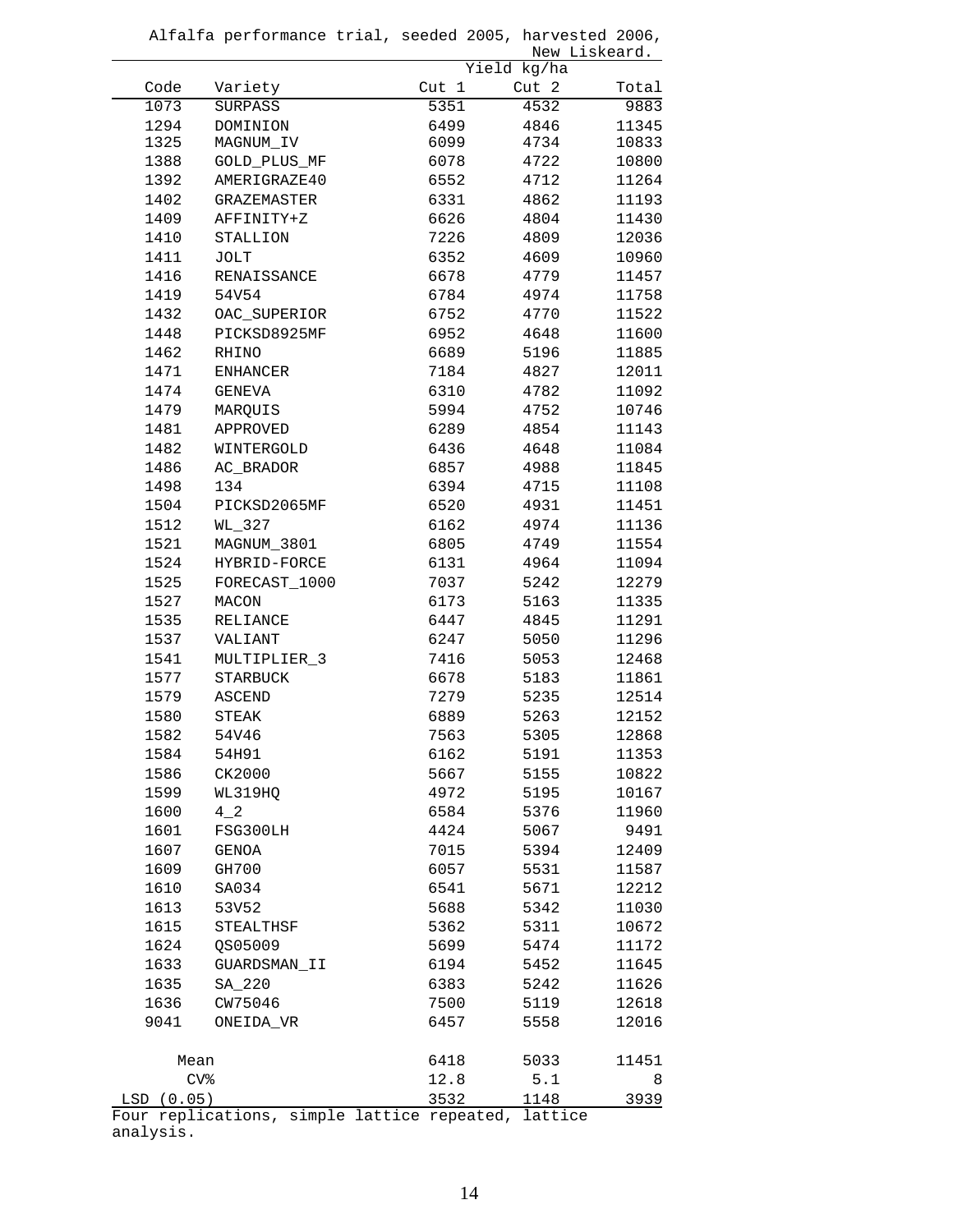|      |                 | yield (kg/ha) |       |                  |       |  |
|------|-----------------|---------------|-------|------------------|-------|--|
| code | entry           | cut 1         | cut 2 | cut <sub>3</sub> | total |  |
| 1073 | SURPASS         | 6321          | 4106  | 2174             | 12698 |  |
| 1294 | DOMINION        | 5346          | 4010  | 1668             | 10986 |  |
| 1325 | MAGNUM_IV       | 5694          | 3762  | 2378             | 11886 |  |
| 1388 | GOLD_PLUS_MF    | 6300          | 4368  | 2115             | 12819 |  |
| 1392 | AMERIGRAZE40    | 5786          | 3875  | 2331             | 11955 |  |
| 1402 | GRAZEMASTER     | 6011          | 3970  | 2235             | 12246 |  |
| 1409 | AFFINITY+Z      | 6572          | 3616  | 2131             | 12309 |  |
| 1410 | STALLION        | 6369          | 4089  | 2211             | 12663 |  |
| 1411 | <b>JOLT</b>     | 6604          | 4138  | 2097             | 12775 |  |
| 1416 | RENAISSANCE     | 6138          | 4136  | 1876             | 12174 |  |
| 1419 | 54V54           | 6574          | 4250  | 2067             | 12901 |  |
| 1432 | OAC_SUPERIOR    | 7517          | 3931  | 2053             | 13437 |  |
| 1448 | PICKSD8925MF    | 5779          | 3654  | 1843             | 11279 |  |
| 1462 | RHINO           | 5278          | 3915  | 1999             | 11155 |  |
| 1471 | <b>ENHANCER</b> | 6120          | 4094  | 2096             | 12383 |  |
| 1474 | GENEVA          | 5990          | 4350  | 2263             | 12617 |  |
| 1479 | MARQUIS         | 6004          | 4297  | 2108             | 12511 |  |
| 1481 | APPROVED        | 7118          | 4283  | 2364             | 13853 |  |
| 1482 | WINTERGOLD      | 5958          | 4317  | 2034             | 12324 |  |
| 1486 | AC_BRADOR       | 6350          | 4016  | 2189             | 12636 |  |
| 1498 | 134             | 6706          | 4082  | 2281             | 13112 |  |
| 1504 | PICKSD2065MF    | 6312          | 4320  | 2349             | 12913 |  |
| 1512 | WL_327          | 6118          | 4055  | 2272             | 12393 |  |
| 1521 | MAGNUM 3801     | 7153          | 3778  | 2208             | 13177 |  |
| 1524 | HYBRID-FORCE    | 7321          | 4007  | 2236             | 13587 |  |
| 1525 | FORECAST_100    | 5319          | 4361  | 2351             | 11980 |  |
| 1527 | MACON           | 6214          | 3848  | 1646             | 11724 |  |
| 1535 | RELIANCE        | 6943          | 4899  | 2242             | 14060 |  |
| 1537 | VALIANT         | 5852          | 4631  | 2391             | 13055 |  |
| 1541 | MULTIPLIER_3    | 6184          | 3897  | 1975             | 12177 |  |
| 1577 | <b>STARBUCK</b> | 6776          | 4022  | 2009             | 13017 |  |
| 1579 | ASCEND          | 5973          | 4439  | 2894             | 13501 |  |
| 1580 | STEAK           | 5948          | 3993  | 2153             | 12217 |  |
| 1582 | 54V46           | 6428          | 4146  | 2143             | 12905 |  |
| 1584 | 54H91           | 5904          | 3465  | 1919             | 11151 |  |
| 1586 | CK2000          | 6916          | 4091  | 1980             | 13135 |  |
| 1599 | WL319HQ         | 6652          | 4272  | 2359             | 13089 |  |
| 1600 | $4-2$           | 6711          | 3866  | 2025             | 12495 |  |
| 1601 | FSG300LH        | 6686          | 3591  | 1627             | 11782 |  |
| 1607 | GENOA           | 6163          | 4511  | 2581             | 13060 |  |
| 1609 | GH700           | 7055          | 3921  | 1709             | 12557 |  |
| 1610 | SA034           | 5498          | 4141  | 2410             | 11882 |  |
| 1613 | 53V52           | 6542          | 4323  | 2620             | 13440 |  |
| 1615 | STEALTHSF       | 6345          | 4578  | 2288             | 13106 |  |
| 1624 | QS05009         | 5577          | 4311  | 2268             | 12125 |  |
| 1633 | GUARDSMAN II    | 5209          | 3898  | 1964             | 10967 |  |
| 1635 | SA_220          | 5141          | 4111  | 2321             | 11535 |  |
| 1636 | CW75046         | 6867          | 4080  | 1885             | 12817 |  |
| 9041 |                 | 5312          | 3979  | 2164             | 11377 |  |
|      | ONEIDA_VR       |               |       |                  |       |  |
| Mean |                 | 5993          | 4016  | 2110             | 12239 |  |
| CV   |                 |               | 11.3  | 18.7             | 9.3   |  |
|      |                 | 15.7          |       |                  |       |  |

E2827 Alfalfa Performance Trial, seeded 2005, harvested 2006, Enniskillen

Four replications, simple lattice repeated, lattice analysis.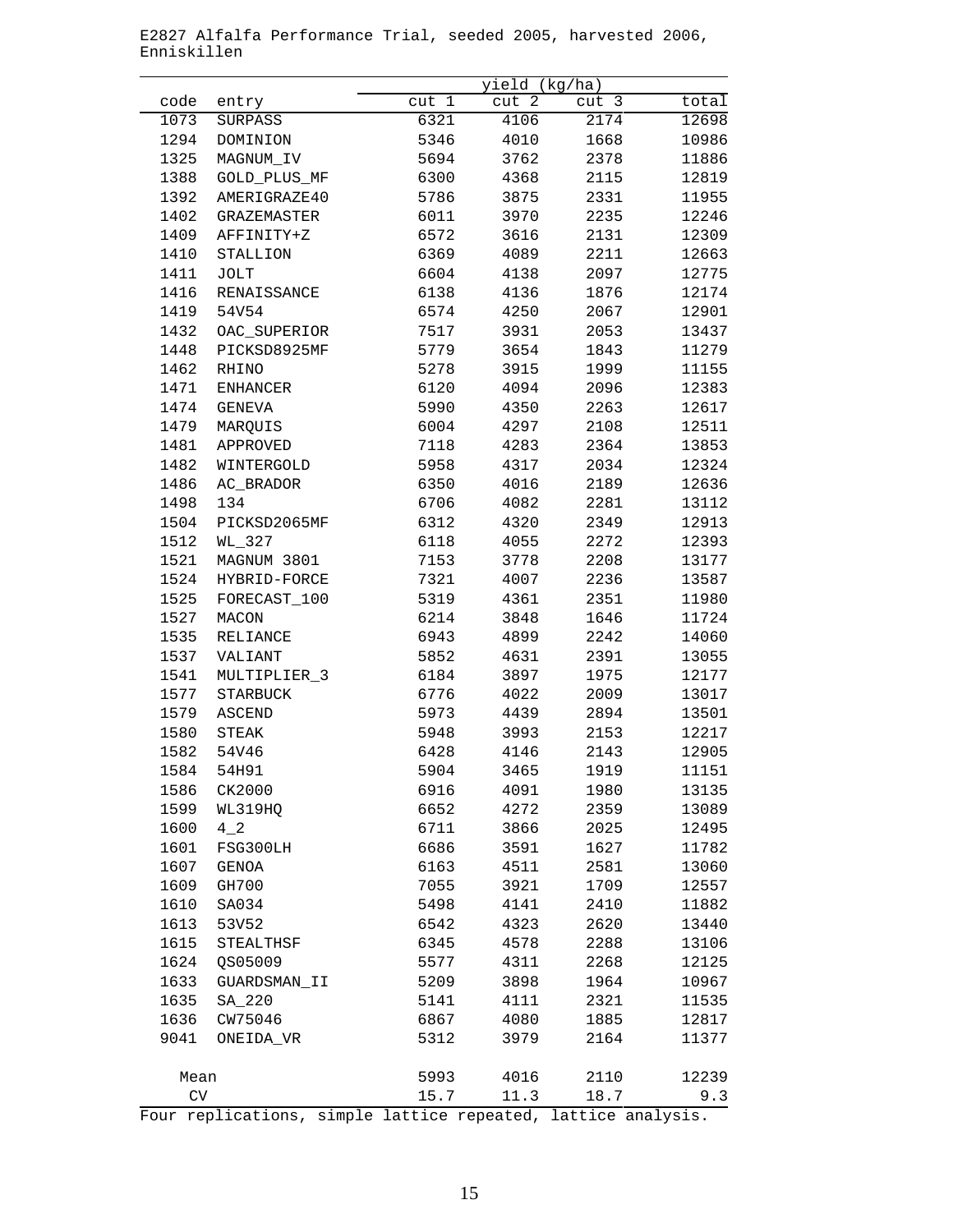ONTARIO New Liskeard Trefoil 2004 Expt. 4007 Seeded 2004

|          |                |                  | $2006$ (kg/ha) |             |                            |              |
|----------|----------------|------------------|----------------|-------------|----------------------------|--------------|
| Code     | Cultivar       | Cut <sub>1</sub> | Cut 2          | Tot06       |                            | Tot05 2yrTot |
|          |                |                  |                |             |                            |              |
| 7001 LEO |                | 8102             | 4068           | 12170       | 10693                      | 22863        |
|          | 7044 LOTA_NOVA | 6360             | 3578           | 9938        | 10124                      | 20062        |
|          |                |                  |                |             |                            |              |
|          | 900 Mean       | 7231             | 3823           | 11054       | 10408                      | 21462        |
| 901 CV   |                | 14.3             |                |             | 10.5 12.6 16.9             | 5.9          |
| 905 MCV  |                |                  | $23.7$ 17.5    | 21.0        | 28.2                       | 9.8          |
| 902 LSD  |                | 1716.5           |                |             | 670.5 2325.7 2930.6 2100.2 |              |
| 906 LSR  |                | 98.5             | 136.9          | 104.2 514.9 |                            | 75.0         |
|          | 907 Pr>F(Trts) | 0.0978           | 0.1842         |             | 0.1098 0.6767 0.0538       |              |
|          | 908 R_square   | 73.1             |                | 64.9 70.0   | 41.1                       | 87.0         |
|          |                |                  |                |             |                            |              |
|          |                |                  |                |             |                            |              |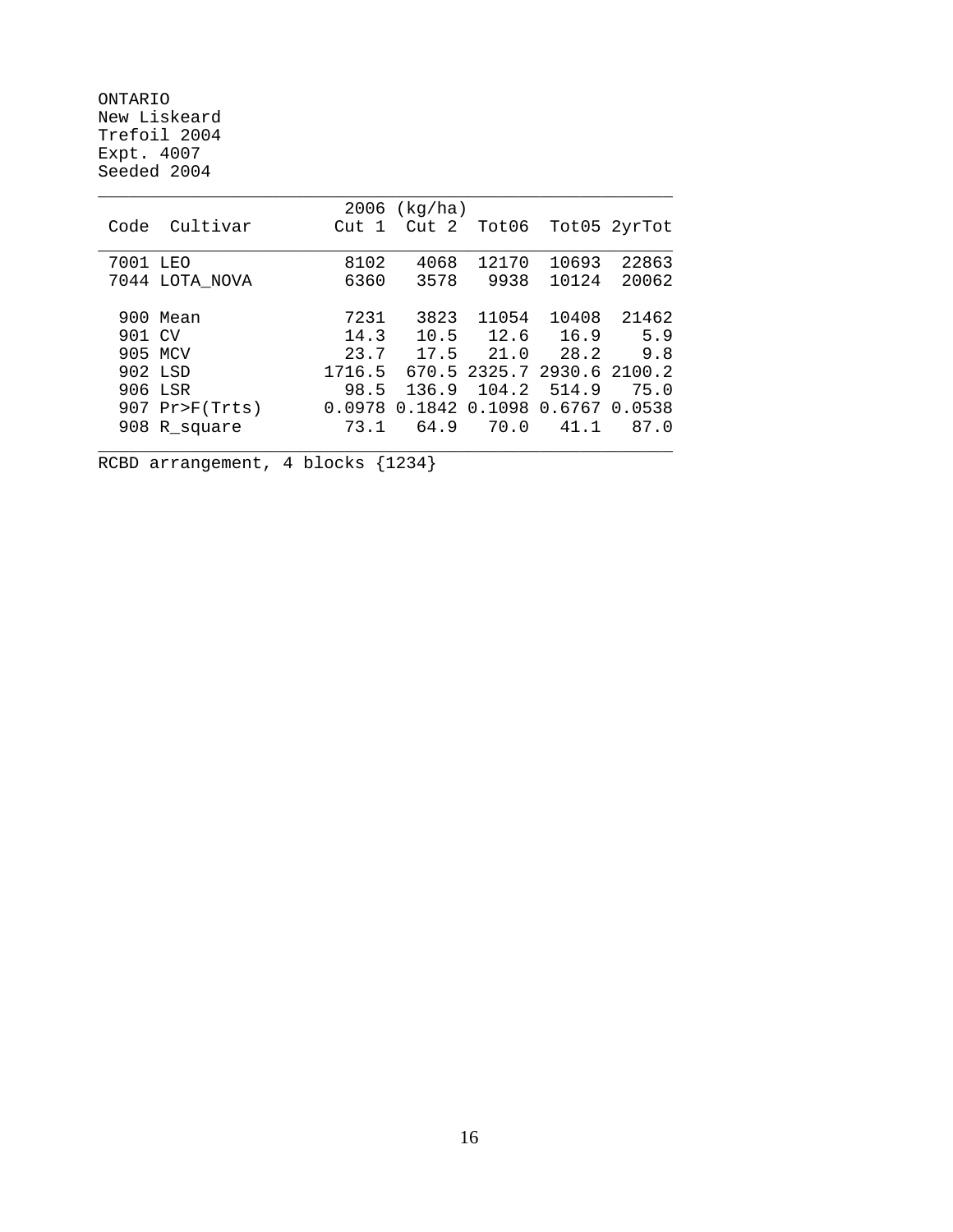ONTARIO Elora Late Orchardgrass Trial B Expt. 2815 Seeded 2004

|        |            | 2006   | (kg/ha) |        |        |        |              |
|--------|------------|--------|---------|--------|--------|--------|--------------|
| Code   | Cultivar   | Cut 1  | Cut 2   | Cut 3  | Tot06  |        | Tot05 2yrTot |
|        |            |        |         |        |        |        |              |
| 3079   | OKAY       | 5897   | 1034    | 1592   | 8524   | 5079   | 13603        |
| 3096   | OG9401     | 5069   | 933     | 1476   | 7478   | 4588   | 12066        |
| 3108   | OG9704     | 6375   | 1009    | 1933   | 9317   | 5581   | 14898        |
| 3109   | COMMAND    | 5697   | 1074    | 1670   | 8441   | 5872   | 14313        |
| 3110   | OG01       | 5405   | 942     | 1414   | 7760   | 5319   | 13080        |
|        |            |        |         |        |        |        |              |
| 900    | Mean       | 5688   | 998     | 1617   | 8304   | 5288   | 13592        |
| 901 CV |            | 11.6   | 18.5    | 13.8   | 8.7    | 10.8   | 7.5          |
|        | 905 MCV    | 14.7   | 23.3    | 17.4   | 10.9   | 13.6   | 9.5          |
|        | 902 LSD    | 833.6  | 232.8   | 282.0  | 908.6  | 721.0  | 1291.7       |
| 906    | LSR        | 63.8   | 165.1   | 54.3   | 49.4   | 56.1   | 45.6         |
| 907    | Pr>F(Trts) | 0.1254 | 0.7875  | 0.0489 | 0.0279 | 0.0657 | 0.0179       |
| 908    | R square   | 49.0   | 50.5    | 55.3   | 63.0   | 73.9   | 70.2         |
|        |            |        |         |        |        |        |              |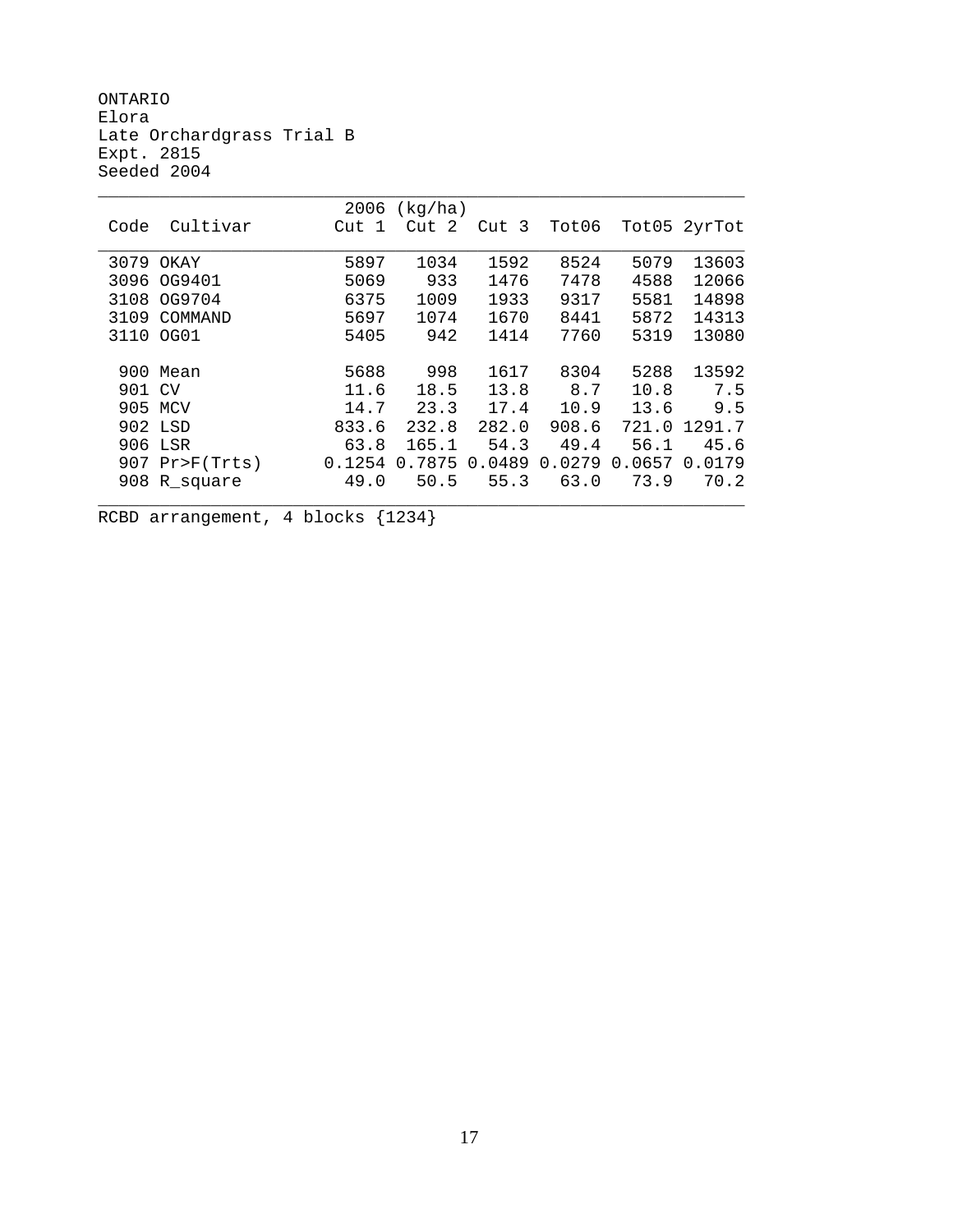ONTARIO New Liskeard Orchard Grass Performance Expt. 2833 Seeded 2005

|          |               | 2006     | (kg/ha)          |        |
|----------|---------------|----------|------------------|--------|
| Code     | Cultivar      | Cut<br>1 | Cut <sub>2</sub> | Tot06  |
|          |               |          |                  |        |
| 3003 KAY |               | 4631     | 4024             | 8656   |
| 3066     | <b>RAPIDO</b> | 4614     | 4241             | 8855   |
| 3078     | AC_SPLENDOR   | 5501     | 4030             | 9531   |
| 3079     | OKAY          | 5186     | 4504             | 9690   |
| 3086     | HAYMATE       | 5196     | 4856             | 10052  |
| 3094     | <b>ORCA</b>   | 4957     | 4959             | 9916   |
| 3096     | OG9401        | 5584     | 5302             | 10886  |
| 3104     | HAKA          | 4704     | 4739             | 9444   |
|          |               |          |                  |        |
| 900      | Mean          | 5047     | 4582             | 9629   |
| 901      | <b>CV</b>     | 10.2     | 13.1             | 6.9    |
| 905      | <b>MCV</b>    | 12.4     | 16.0             | 8.4    |
| 902      | LSD           | 625.2    | 731.8            | 808.2  |
| 906      | LSR           | 64.5     | 57.3             | 36.2   |
| 907      | Pr>F(Trts)    | 0.0750   | 0.0595           | 0.0037 |
| 908      | R square      | 43.1     | 45.8             | 60.4   |
|          |               |          |                  |        |

RCBD arrangement, 4 blocks {1234}

18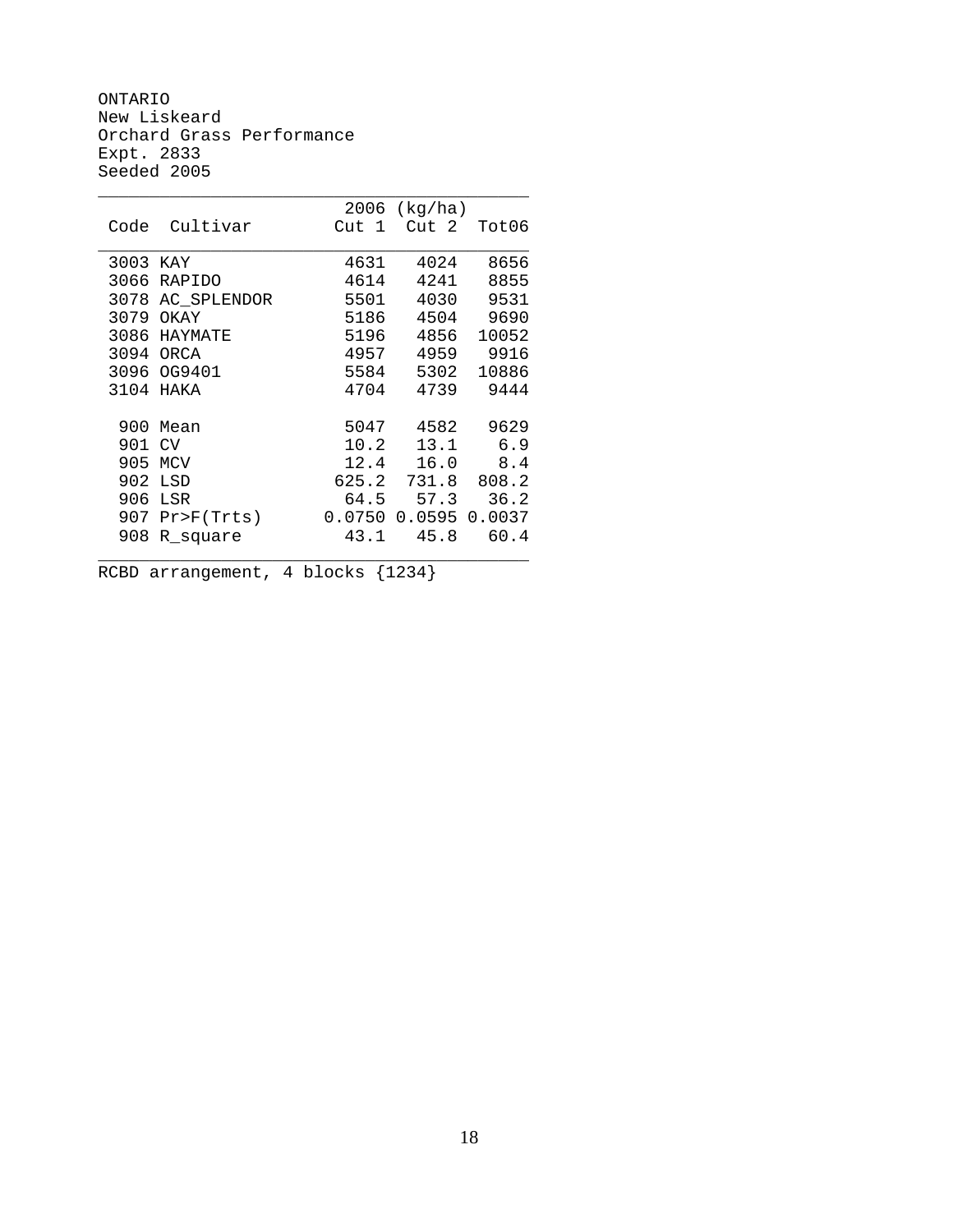ONTARIO New Liskeard Tall Fescue Registration Expt. 3003 Seeded 2003

|        |                  | 2006      | (kg/ha) |        |        |        |              |
|--------|------------------|-----------|---------|--------|--------|--------|--------------|
| Code   | Cultivar         | Cut<br>-1 | Cut 2   | Tot06  | Tot05  |        | Tot04 3yrTot |
|        |                  |           |         |        |        |        |              |
| 5008   | COMMON           | 6578      | 4350    | 10928  | 5480   | 11164  | 27572        |
| 5031   | BOR 86218        | 6645      | 4114    | 10759  | 5830   | 10614  | 27203        |
|        | 5523 COURTENAY   | 7469      | 3887    | 11355  | 6640   | 10829  | 28825        |
|        |                  |           |         |        |        |        |              |
|        | 900 Mean         | 6897      | 4117    | 11014  | 5984   | 10869  | 27867        |
| 901 CV |                  | 13.7      | 5.7     | 10.3   | 7.7    | 4.4    | 6.1          |
|        | 905 MCV          | 18.9      | 7.8     | 14.1   | 10.6   | 6.1    | 8.4          |
|        | 902 LSD          | 1301.8    | 319.6   | 1554.1 | 631.3  |        | 662.5 2344.9 |
|        | 906 LSR          | 146.2     | 69.0    | 260.4  | 54.4   | 120.5  | 144.6        |
|        | $907$ Pr>F(Trts) | 0.3944    | 0.0799  | 0.7557 | 0.0299 | 0.3355 | 0.4262       |
|        | 908 R_square     | 42.8      | 59.2    | 28.2   | 76.5   | 49.7   | 36.1         |
|        |                  |           |         |        |        |        |              |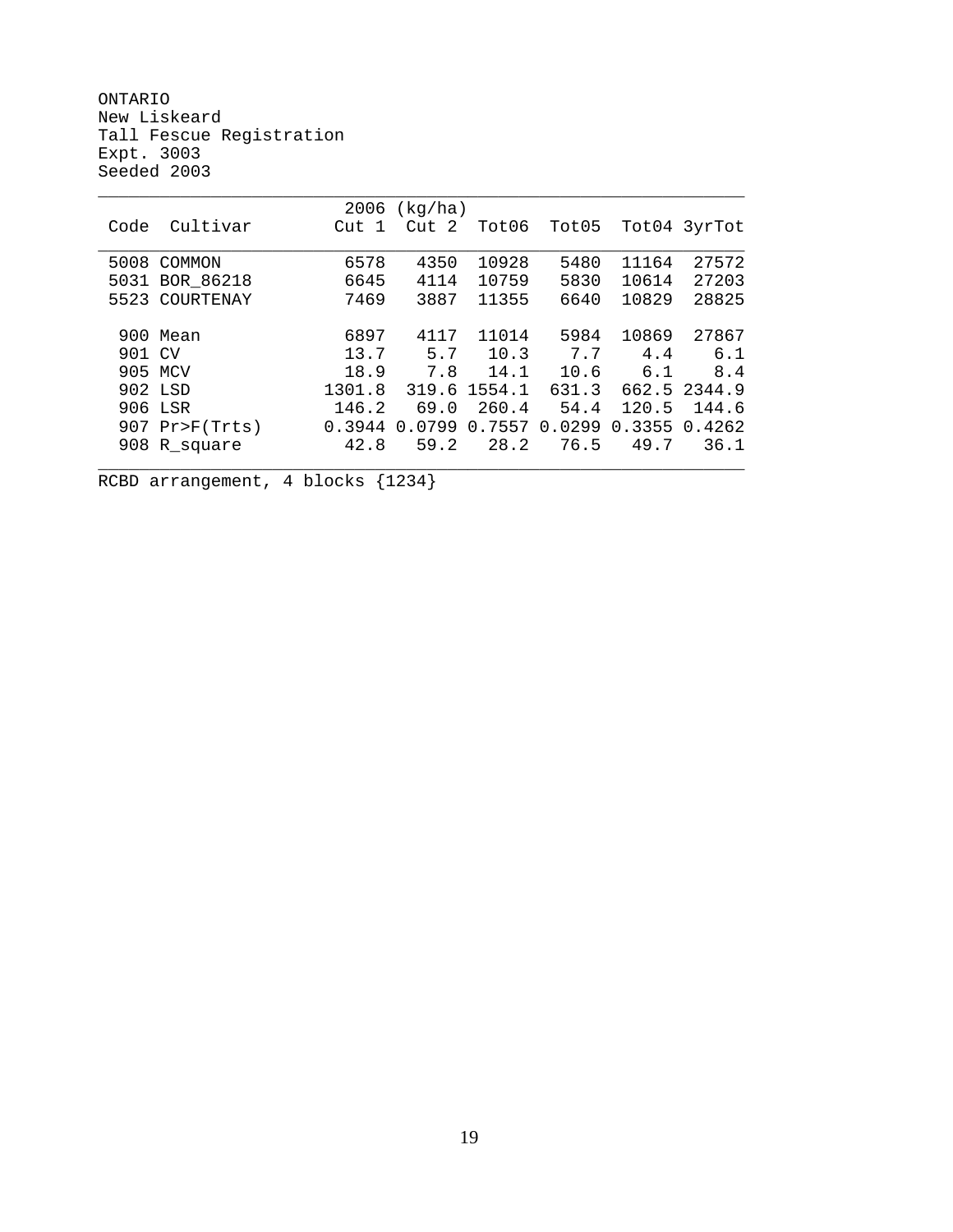ONTARIO Elora Ofcc Tall Fescue Trial 03 Expt. 2812 Seeded 2003

|                    | 2006      | (kg/ha) |        |        |        |              |
|--------------------|-----------|---------|--------|--------|--------|--------------|
| Cultivar<br>Code   | Cut<br>-1 | Cut 2   | Cut 3  | Tot06  |        | Tot05 2yrTot |
|                    |           |         |        |        |        |              |
| 5026<br>SELECT     | 5783      | 1158    | 1495   | 8437   | 4228   | 12664        |
| 5028<br>CARNIVAL   | 5623      | 1369    | 1698   | 8690   | 4642   | 13332        |
| BOR 86218<br>5031  | 4527      | 1459    | 1693   | 7678   | 3565   | 11243        |
| 5523<br>COURTENAY  | 5404      | 1502    | 2131   | 9037   | 4449   | 13486        |
| 5526<br>KOKANEE    | 4364      | 1737    | 1844   | 7945   | 4198   | 12144        |
| MONTEBELLO<br>5527 | 4832      | 1450    | 1823   | 8105   | 3836   | 11940        |
|                    |           |         |        |        |        |              |
| 900<br>Mean        | 5089      | 1446    | 1781   | 8315   | 4153   | 12468        |
| 901 CV             | 10.0      | 13.2    | 9.6    | 9.0    | 14.2   | 10.4         |
| 905<br>MCV         | 12.4      | 16.4    | 11.9   | 11.2   | 17.6   | 12.9         |
| 902 LSD            | 632.9     | 237.1   | 211.9  | 930.5  | 729.2  | 1611.2       |
| 906<br>LSR         | 44.6      | 41.0    | 33.3   | 68.5   | 67.7   | 71.8         |
| $907$ Pr>F(Trts)   | 0.0048    | 0.0189  | 0.0028 | 0.1743 | 0.1718 | 0.1826       |
| 908<br>R_square    | 66.8      | 61.4    | 76.6   | 45.1   | 64.1   | 53.1         |
|                    |           |         |        |        |        |              |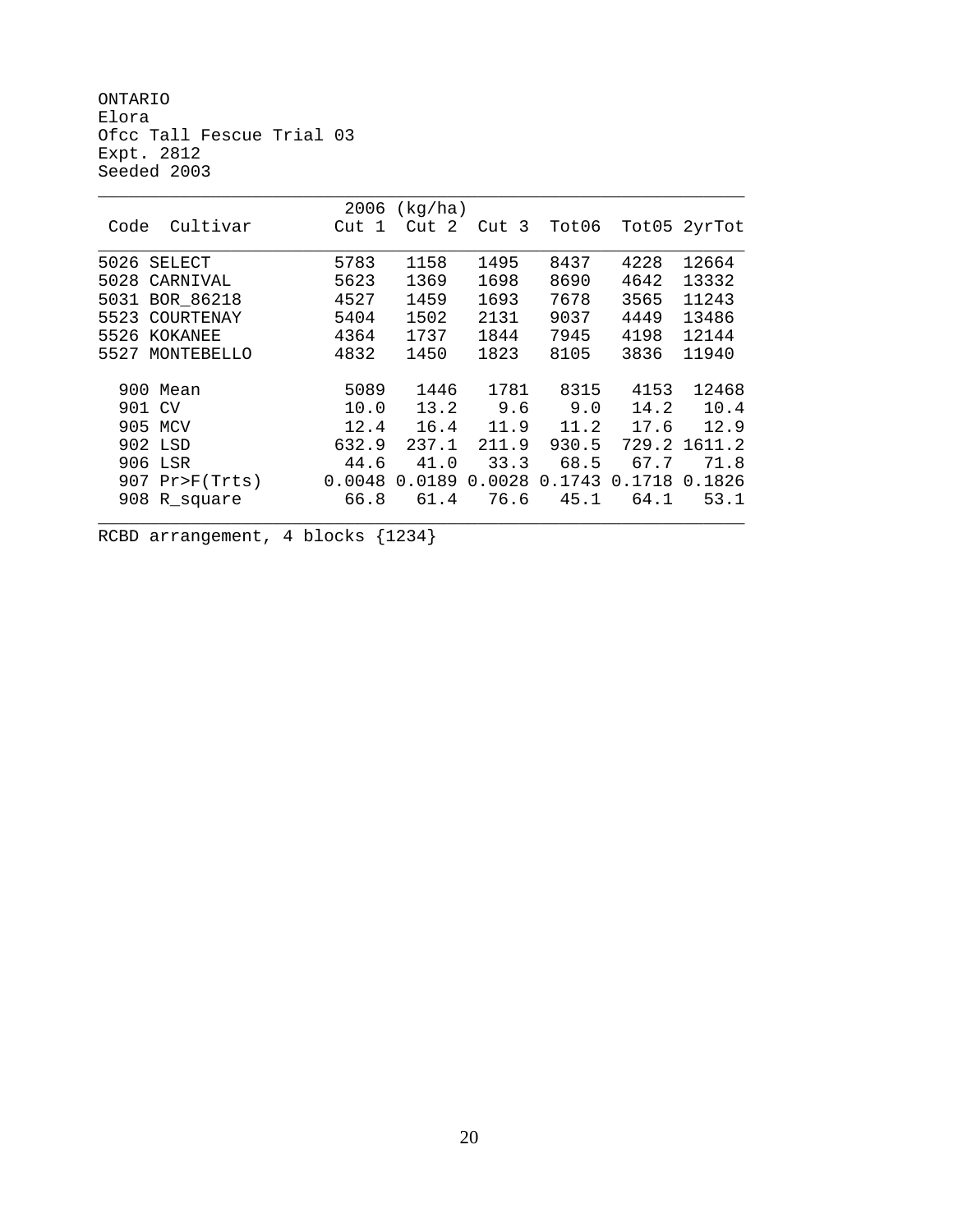ONTARIO New Liskeard Tall Fescue 2004 Expt. 4004 Seeded 2004

|         |                  | 2006   | (kg/ha) |              |            |              |
|---------|------------------|--------|---------|--------------|------------|--------------|
| Code    | Cultivar         | Cut 1  | Cut 2   | Tot06        |            | Tot05 2yrTot |
|         |                  |        |         |              |            |              |
|         | 5032 EXCELLA     | 5869   | 4169    | 10038        | 5669       | 15707        |
|         | 5523 COURTENAY   | 7318   | 3944    | 11262        | 6328       | 17590        |
|         |                  |        |         |              |            |              |
|         | 900 Mean         | 6593   | 4057    | 10650        | 5999       | 16649        |
| 901 CV  |                  | 10.6   | 10.9    | 10.6         | 4.0        | 7.4          |
| 905 MCV |                  | 17.6   | 18.1    | 17.7         | 6.7        | 12.4         |
| 902 LSD |                  | 1159.5 |         | 733.5 1886.3 | 399.8      | 2060.7       |
| 906 LSR |                  | 80.0   | 326.7   |              | 154.1 60.7 | 109.4        |
|         | $907$ Pr>F(Trts) | 0.0623 | 0.5259  | 0.2241       | 0.0331     | 0.1212       |
|         | 908 R_square     | 78.8   |         | $24.6$ 55.6  | 92.2       | 65.7         |
|         |                  |        |         |              |            |              |
|         |                  |        |         |              |            |              |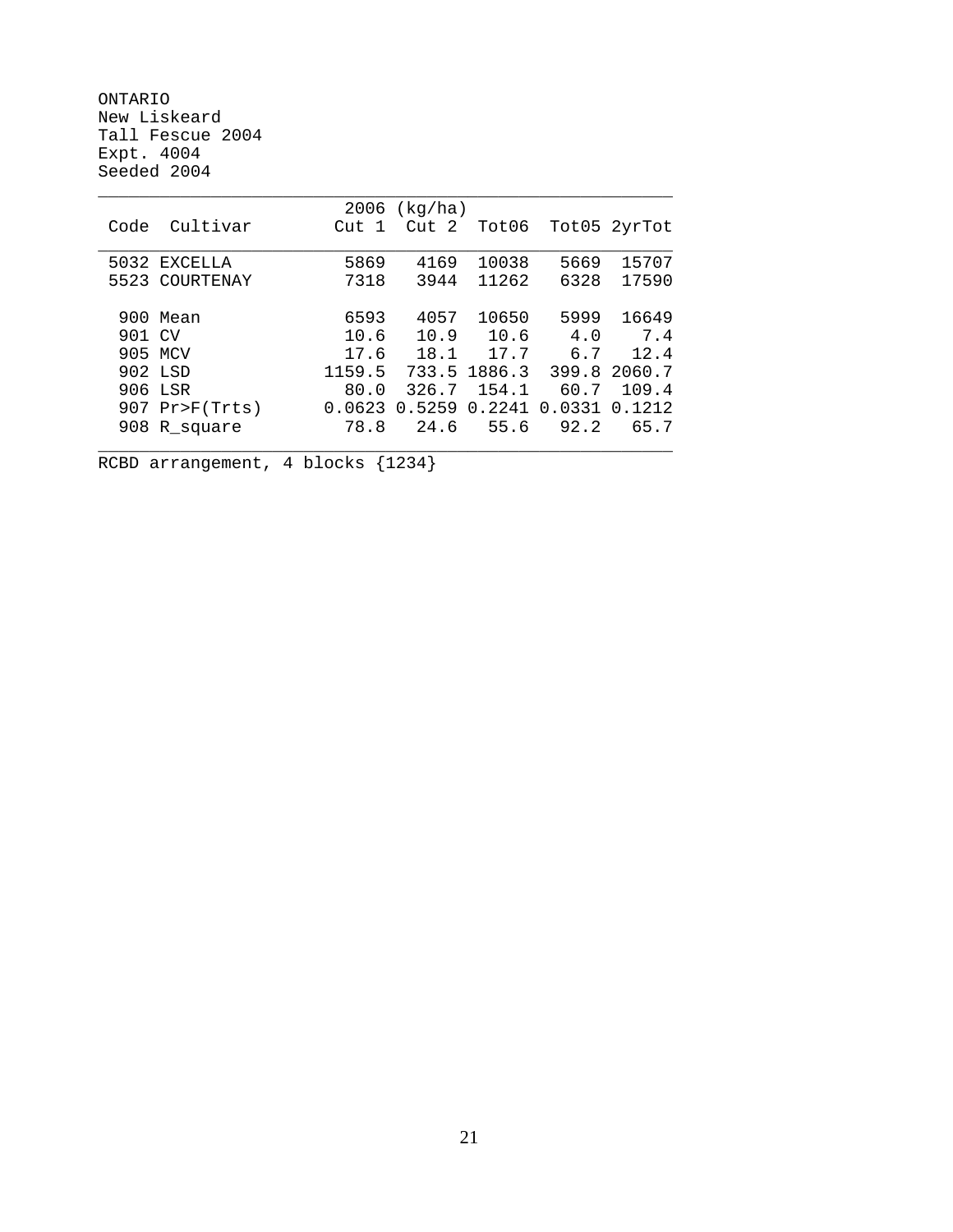ONTARIO Kemptville Tall Fescue 2004 Seeded 2004

| 6741 |                                 |                        |                                                                                                |
|------|---------------------------------|------------------------|------------------------------------------------------------------------------------------------|
|      |                                 |                        |                                                                                                |
|      | Code Cultivar<br>5523 COURTENAY | $2006$ (kg/ha)<br>5866 | $Cut 1$ $Cut 2$ $Tot06$<br>4690 10556<br>7615 4965 12580<br>4827 11568<br>$17.2$ $11.7$ $10.9$ |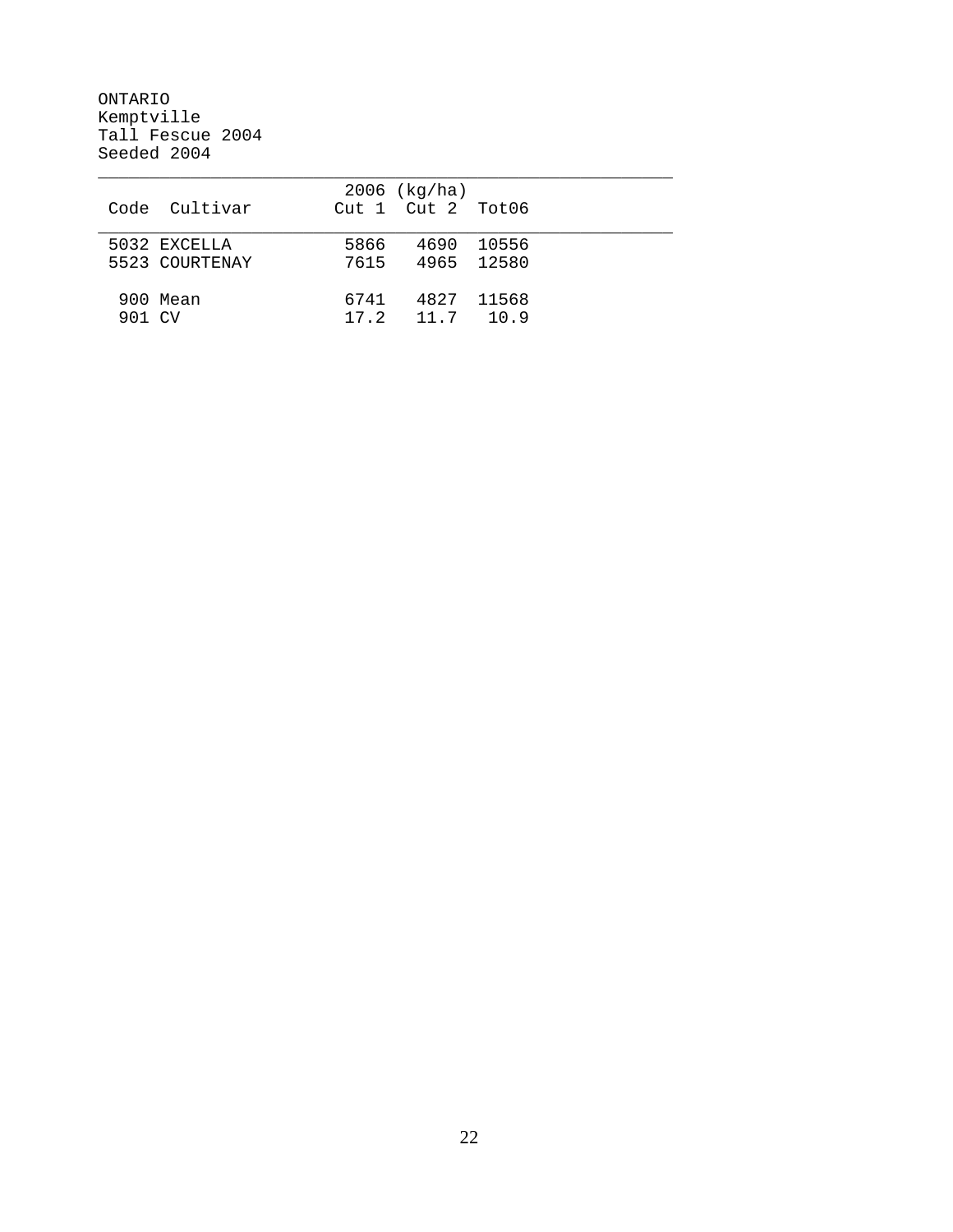ONTARIO New Liskeard Reed Canary Test 2004 Expt. 4005 Seeded 2004

|         |                  | 2006   | (kg/ha)   |        |                     |              |
|---------|------------------|--------|-----------|--------|---------------------|--------------|
| Code    | Cultivar         | Cut 1  | Cut 2     | Tot06  |                     | Tot05 2yrTot |
|         |                  |        |           |        |                     |              |
|         | 5013 PALATON     | 6368   | 4165      | 10533  | 7752                | 18285        |
|         | 5036 PR04-01     | 5856   | 3928      | 9784   | 7332                | 17116        |
|         |                  |        |           |        |                     |              |
|         | 900 Mean         | 6112   | 4047      | 10159  | 7542                | 17701        |
| 901 CV  |                  | 10.5   | 7.8       | 4.2    | 10.1                | 6.0          |
| 905 MCV |                  |        | 17.4 12.9 | 7.0    | 16.7                | 10.0         |
| 902 LSD |                  | 1064.7 | 523.4     |        | 714.6 1262.2 1777.2 |              |
| 906 LSR |                  | 207.8  | 220.7     | 95.4   | 300.3               | 151.9        |
|         | $907$ Pr>F(Trts) | 0.3410 | 0.3660    | 0.0913 | 0.4930              | 0.2192       |
|         | 908 R_square     | 49.5   | 72.8      | 85.6   | 68.0                | 78.9         |
|         |                  |        |           |        |                     |              |
|         |                  |        |           |        |                     |              |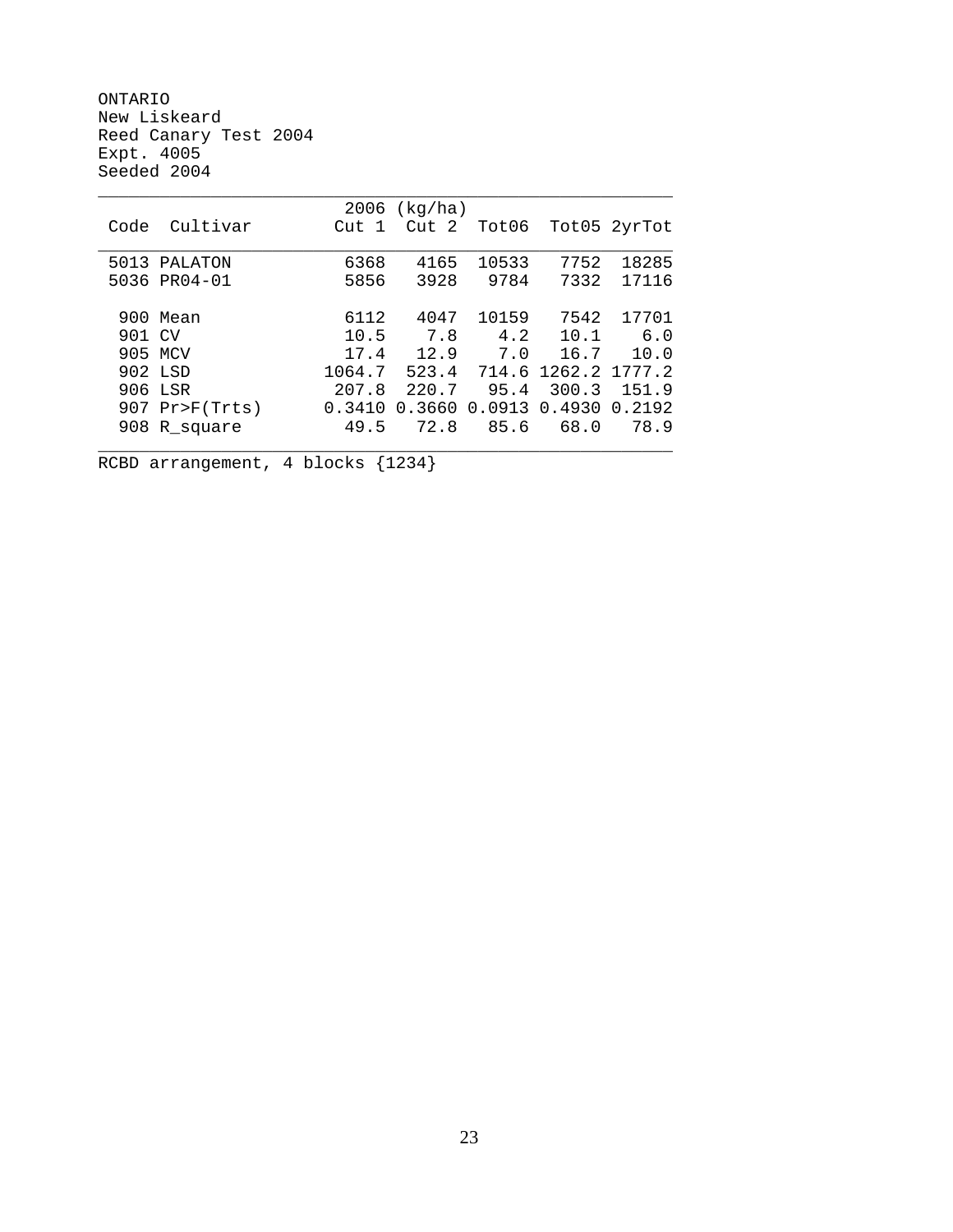ONTARIO Kemptville Reed Canary Test 2004 Seeded 2004

|        |               |      | $2006$ (kg/ha)          |       |  |
|--------|---------------|------|-------------------------|-------|--|
|        | Code Cultivar |      | $Cut 1$ $Cut 2$ $Tot06$ |       |  |
|        |               |      |                         |       |  |
|        | 5013 PALATON  |      | 8551 7432 15983         |       |  |
|        | 5036 PR04-01  |      | 8791 7845 16635         |       |  |
|        |               |      |                         |       |  |
|        | 900 Mean      | 8671 | 7638                    | 16309 |  |
| 901 CV |               |      | 4.7 5.7                 | 4.1   |  |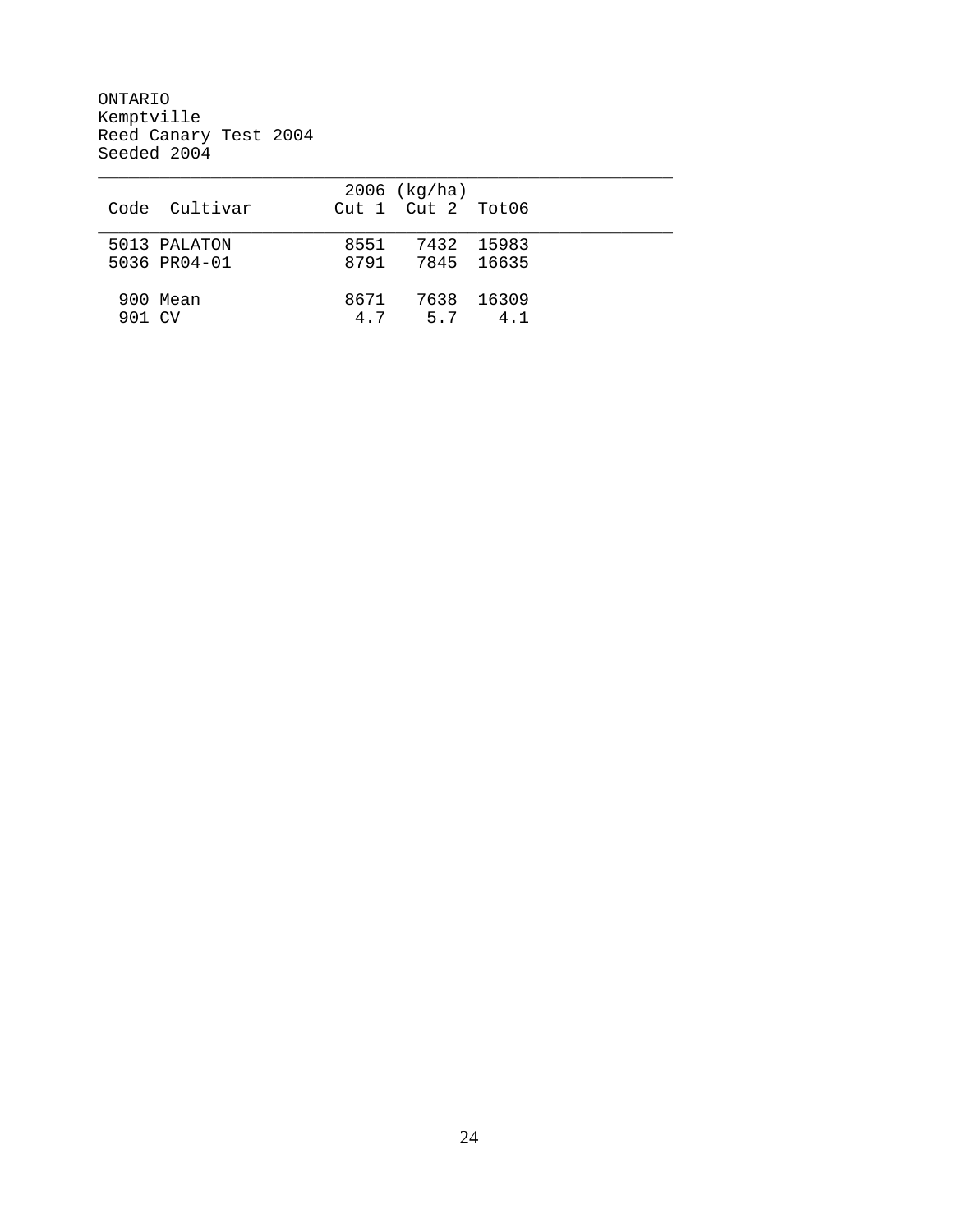ONTARIO Elora Early Timothy 2003 Expt. 2809 Seeded 2003

|                  | 2006   | (kg/ha)          |        |        |              |
|------------------|--------|------------------|--------|--------|--------------|
| Cultivar<br>Code | Cut 1  | Cut <sub>2</sub> | Tot06  |        | Tot05 2yrTot |
| 6030 TORO        | 5690   | 2813             | 8503   | 4290   | 12793        |
| 6050<br>RICHMOND | 5806   | 2776             | 8582   | 3614   | 12196        |
| 6156 BOR 9911    | 5044   | 2526             | 7570   | 3746   | 11316        |
| 6160 TM9901      | 5765   | 3166             | 8931   | 4179   | 13109        |
| 900 Mean         | 5576   | 2820             | 8396   | 3957   | 12354        |
| 901 CV           | 9.8    | 12.4             | 8.7    | 9.8    | 7.8          |
| 905 MCV          | 12.8   | 16.1             | 11.2   | 12.7   | 10.2         |
| 902 LSD          | 711.3  | 454.6            | 941.8  |        | 503.7 1256.8 |
| 906 LSR          | 93.3   | 71.1             | 69.2   | 74.5   | 70.1         |
| $907$ Pr>F(Trts) | 0.2347 | 0.1507           | 0.1194 | 0.0974 | 0.1123       |
| 908 R_square     | 47.7   | 57.0             | 51.4   | 84.7   | 63.8         |
|                  |        |                  |        |        |              |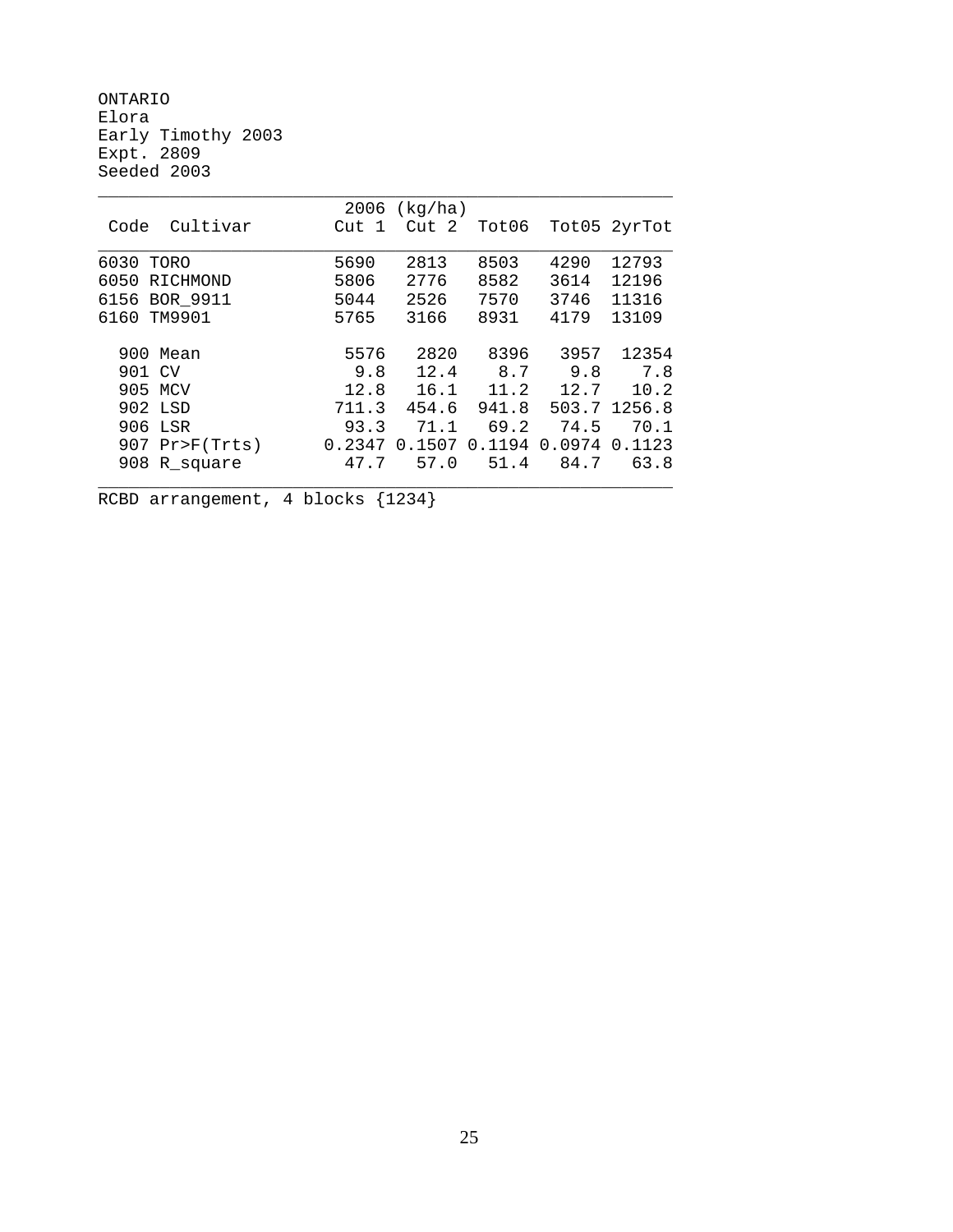ONTARIO New Liskeard Timothy registration test Expt. 3002 Seeded 2003

|      |                | 2006   | (kg/ha) |        |        |        |              |
|------|----------------|--------|---------|--------|--------|--------|--------------|
| Code | Cultivar       | Cut 1  | Cut 2   | Tot06  | Tot05  |        | Tot04 3yrTot |
|      |                |        |         |        |        |        |              |
|      | 6002 CLIMAX    | 7736   | 2478    | 10214  | 5855   | 8249   | 24318        |
| 6026 | <b>ITASCA</b>  | 7387   | 2894    | 10281  | 6082   | 9352   | 25715        |
| 6030 | TORO           | 7282   | 3056    | 10338  | 6041   | 9484   | 25862        |
| 6050 | RICHMOND       | 7399   | 2940    | 10339  | 6547   | 9786   | 26672        |
| 6156 | BOR 9911       | 7431   | 2567    | 9997   | 6231   | 9035   | 25264        |
| 6157 | YPRA-7         | 7806   | 2917    | 10723  | 5723   | 10309  | 26755        |
| 6158 | $YPCB-4$       | 8346   | 2965    | 11311  | 6443   | 9539   | 27294        |
| 6159 | $YPTB-2$       | 7540   | 2768    | 10309  | 6615   | 10366  | 27290        |
|      |                |        |         |        |        |        |              |
| 900  | Mean           | 7616   | 2823    | 10439  | 6192   | 9515   | 26146        |
| 901  | CV             | 9.1    | 15.9    | 8.4    | 9.9    | 5.3    | 6.3          |
| 905  | MCV            | 11.1   | 19.3    | 10.2   | 12.0   | 6.5    | 7.6          |
| 902  | LSD            | 845.8  | 544.7   | 1065.2 | 744.9  | 617.7  | 1992.9       |
| 906  | LSR            | 79.5   | 94.2    | 81.1   | 83.5   | 29.2   | 67.0         |
| 907  | $Pr$ $F(Trts)$ | 0.4675 | 0.5774  | 0.5555 | 0.3843 | 0.0002 | 0.1807       |
| 908  | R_square       | 49.9   | 41.4    | 29.8   | 40.4   | 75.3   | 39.0         |
|      |                |        |         |        |        |        |              |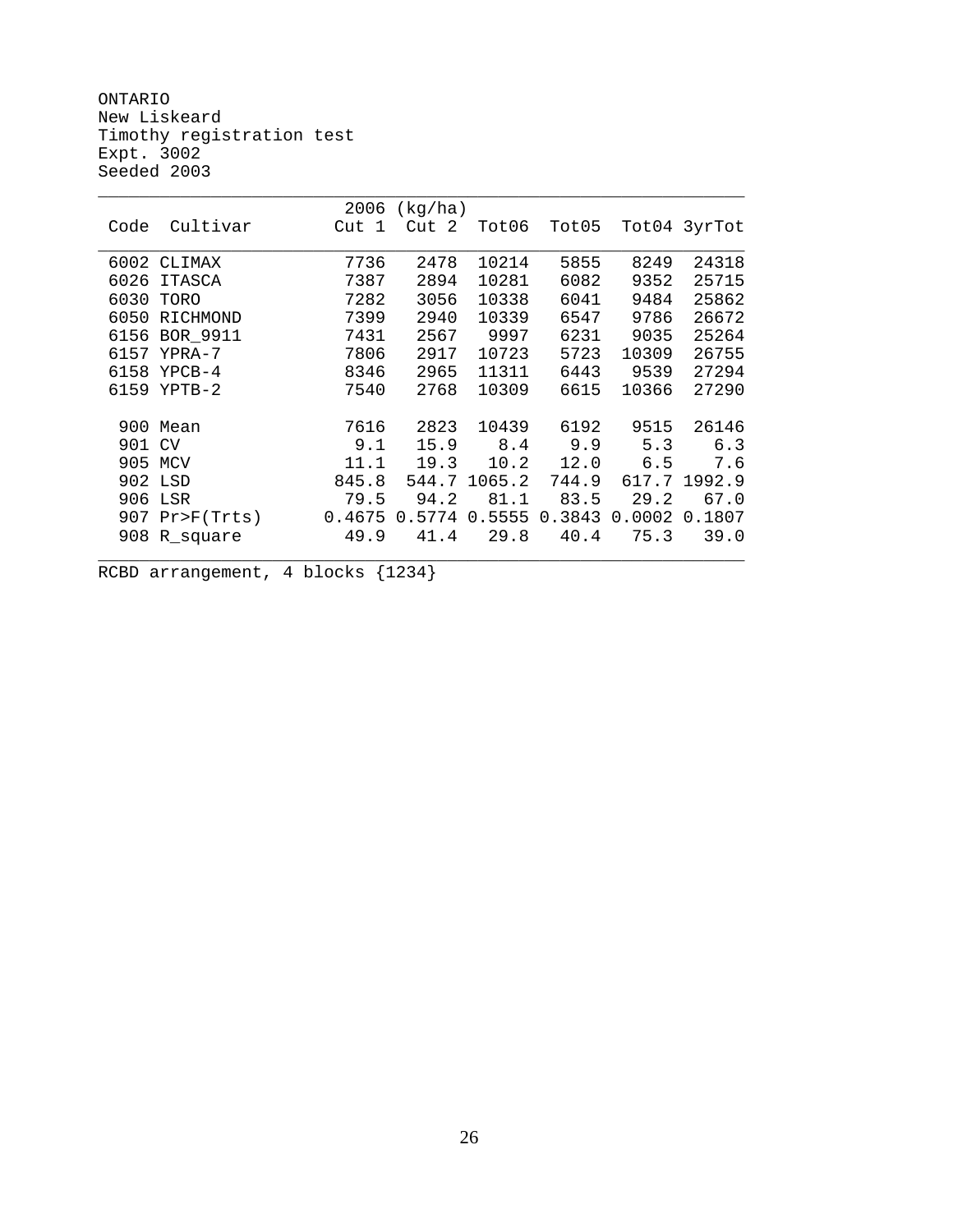ONTARIO Elora Early Timothy Trial Expt. 2842 Seeded 2005

|                      | 2006                  | (kg/ha) |        |
|----------------------|-----------------------|---------|--------|
| Cultivar<br>Code     | Cut<br>$\overline{1}$ | Cut 2   | Tot06  |
|                      |                       |         |        |
| 6030<br>TORO         | 8527                  | 5298    | 13826  |
| 6050<br>RICHMOND     | 7885                  | 4708    | 12593  |
| HOKUO<br>6061        | 7512                  | 5023    | 12535  |
| 6162<br><b>DERBY</b> | 7425                  | 4785    | 12209  |
| TM9704<br>6163       | 7394                  | 4780    | 12174  |
| 6165 JOLIETTE        | 6926                  | 3862    | 10788  |
| 900<br>Mean          | 7611                  | 4743    | 12354  |
| 901<br>CV            | 5.4                   | 9.2     | 6.0    |
| 905<br>MCV           | 8.0                   | 13.7    | 8.9    |
| 902<br>LSD           | 609.7                 | 648.4   | 1100.0 |
| 906<br>LSR           | 38.1                  | 45.1    | 36.2   |
| Pr > F(Trts)<br>907  | 0.0133                | 0.0389  | 0.0136 |
| 908<br>R square      | 84.6                  | 81.8    | 84.0   |
|                      |                       |         |        |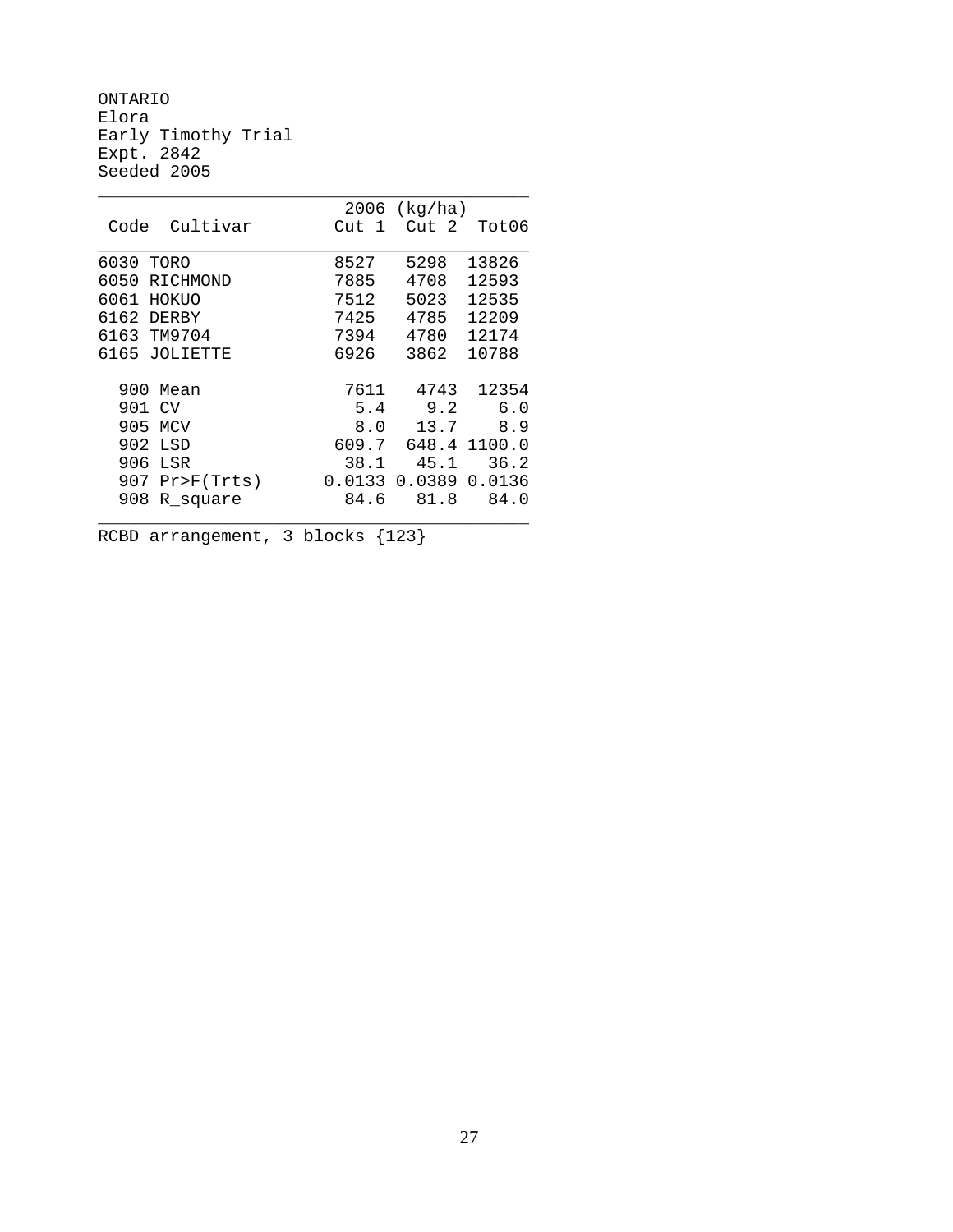ONTARIO Elora Ofcc Late Timothy 2003 Expt. 2810 Seeded 2003

|                  | 2006   | (kg/ha) |        |        |              |
|------------------|--------|---------|--------|--------|--------------|
| Cultivar<br>Code | Cut 1  | Cut 2   | Tot06  |        | Tot05 2yrTot |
| 6002 CLIMAX      | 6109   | 1439    | 7548   | 3619   | 11166        |
| 6026<br>ITASCA   | 8212   | 1890    | 10102  | 4633   | 14734        |
| 6157<br>YPRA-7   | 7672   | 2153    | 9825   | 4584   | 14408        |
| 6158<br>$YPCB-4$ | 6622   | 1739    | 8361   | 3815   | 12176        |
| 6159<br>YPTB-2   | 8077   | 2231    | 10308  | 4657   | 14964        |
| 900 Mean         | 7338   | 1890    | 9229   | 4261   | 13490        |
| 901 CV           | 12.3   | 10.1    | 10.7   | 6.7    | 8.6          |
| 905 MCV          | 15.5   | 12.8    | 13.5   | 8.5    | 10.8         |
| 902 LSD          | 1134.1 | 241.3   | 1246.2 |        | 361.7 1460.7 |
| 906 LSR          | 53.9   | 30.5    | 45.2   | 34.8   | 38.5         |
| $907$ Pr>F(Trts) | 0.0227 | 0.0006  | 0.0071 | 0.0004 | 0.0017       |
| 908 R_square     | 60.6   | 83.4    | 69.2   | 87.7   | 76.5         |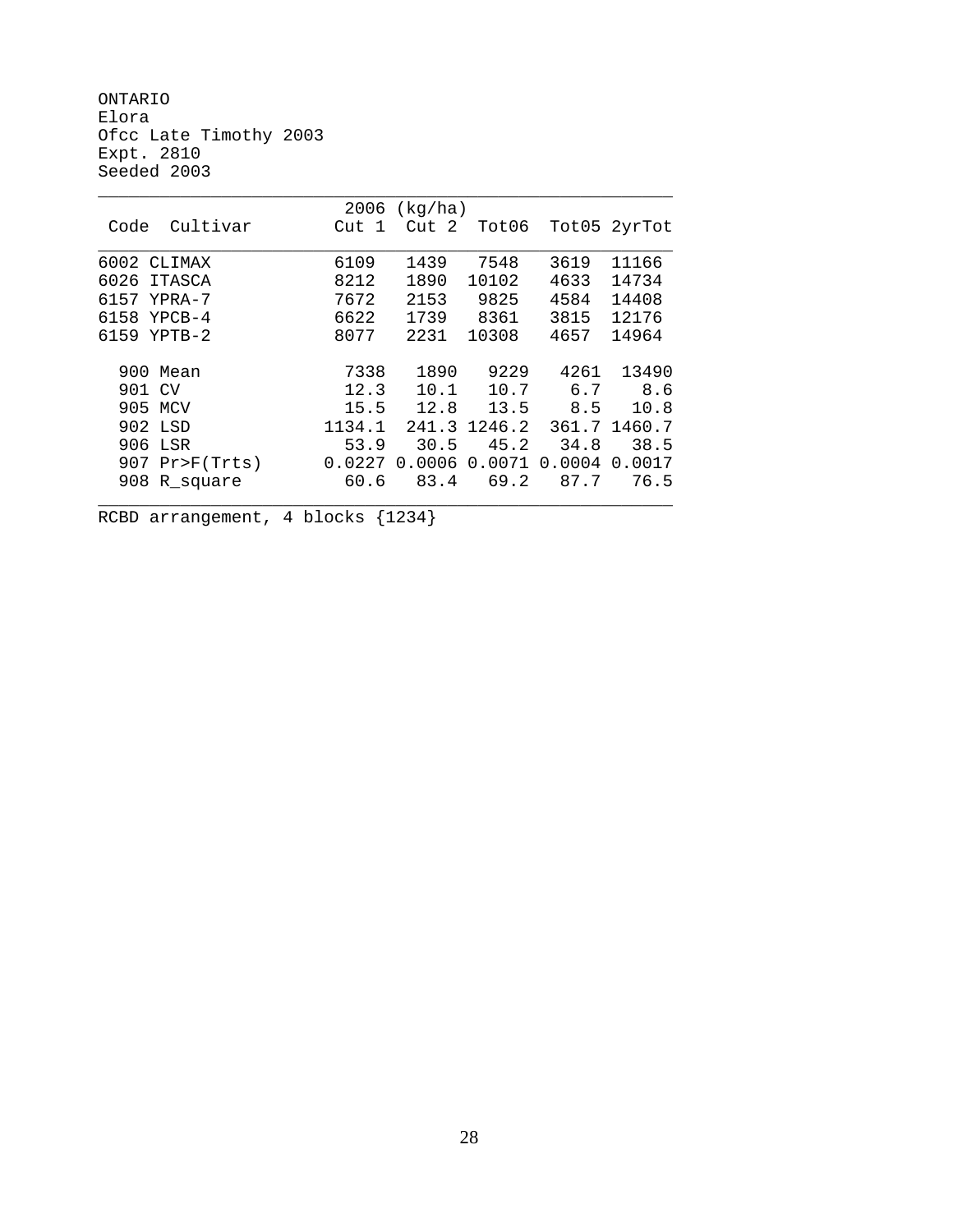ONTARIO New Liskeard Late Timothy registration Expt. 4002 Seeded 2004

|         |                  |        | $2006$ (kg/ha) |        |        |              |
|---------|------------------|--------|----------------|--------|--------|--------------|
| Code    | Cultivar         | Cut 1  | Cut 2          | Tot06  |        | Tot05 2yrTot |
|         |                  |        |                |        |        |              |
|         | 6002 CLIMAX      | 6547   | 2193           | 8740   | 5175   | 13916        |
| 6026    | ITASCA           | 6985   | 2862           | 9847   | 5282   | 15129        |
|         | 6161 NS04-T01    | 7581   | 3311           | 10892  | 5143   | 16035        |
|         |                  |        |                |        |        |              |
|         | 900 Mean         | 7038   | 2789           | 9827   | 5200   | 15027        |
| 901 CV  |                  | 8.9    | 8.0            | 6.2    | 7.6    | 4.8          |
| 905 MCV |                  | 12.3   | 11.1           | 8.5    | 10.5   | 6.6          |
|         | 902 LSD          | 864.6  | 308.3          | 832.9  | 545.3  | 984.7        |
|         | 906 LSR          | 83.7   | 27.6           | 38.7   | 393.4  | 46.5         |
|         | $907$ Pr>F(Trts) | 0.1439 | 0.0016         | 0.0077 | 0.8728 | 0.0170       |
|         | 908 R square     | 54.2   | 91.7           | 84.4   | 70.7   | 80.7         |
|         |                  |        |                |        |        |              |
|         |                  |        |                |        |        |              |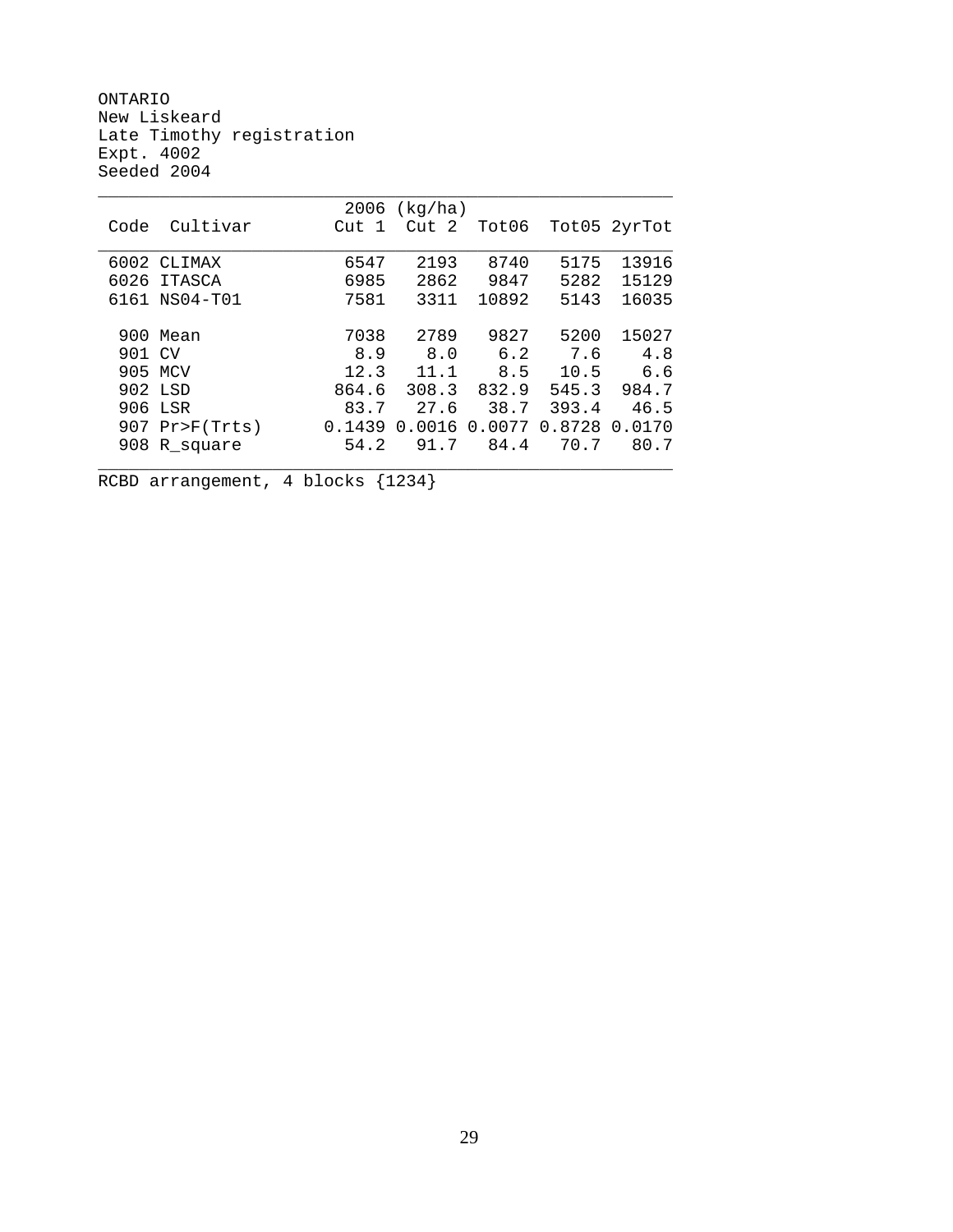ONTARIO Kemptville Late Timothy registration Seeded 2004

|                  |      | $2006$ (kg/ha)  |        |  |
|------------------|------|-----------------|--------|--|
| Cultivar<br>Code |      | $Cut 1$ $Cut 2$ | Tot 06 |  |
|                  |      |                 |        |  |
| 6002 CLIMAX      | 6795 | 3819            | 10614  |  |
| 6026 ITASCA      | 8213 | 4586            | 12799  |  |
| 6161 NS04-T01    | 7866 | 6034            | 13900  |  |
|                  |      |                 |        |  |
| Mean             | 7625 | 4813            | 12438  |  |
| CV               | 12.6 | 13.5            | 10.5   |  |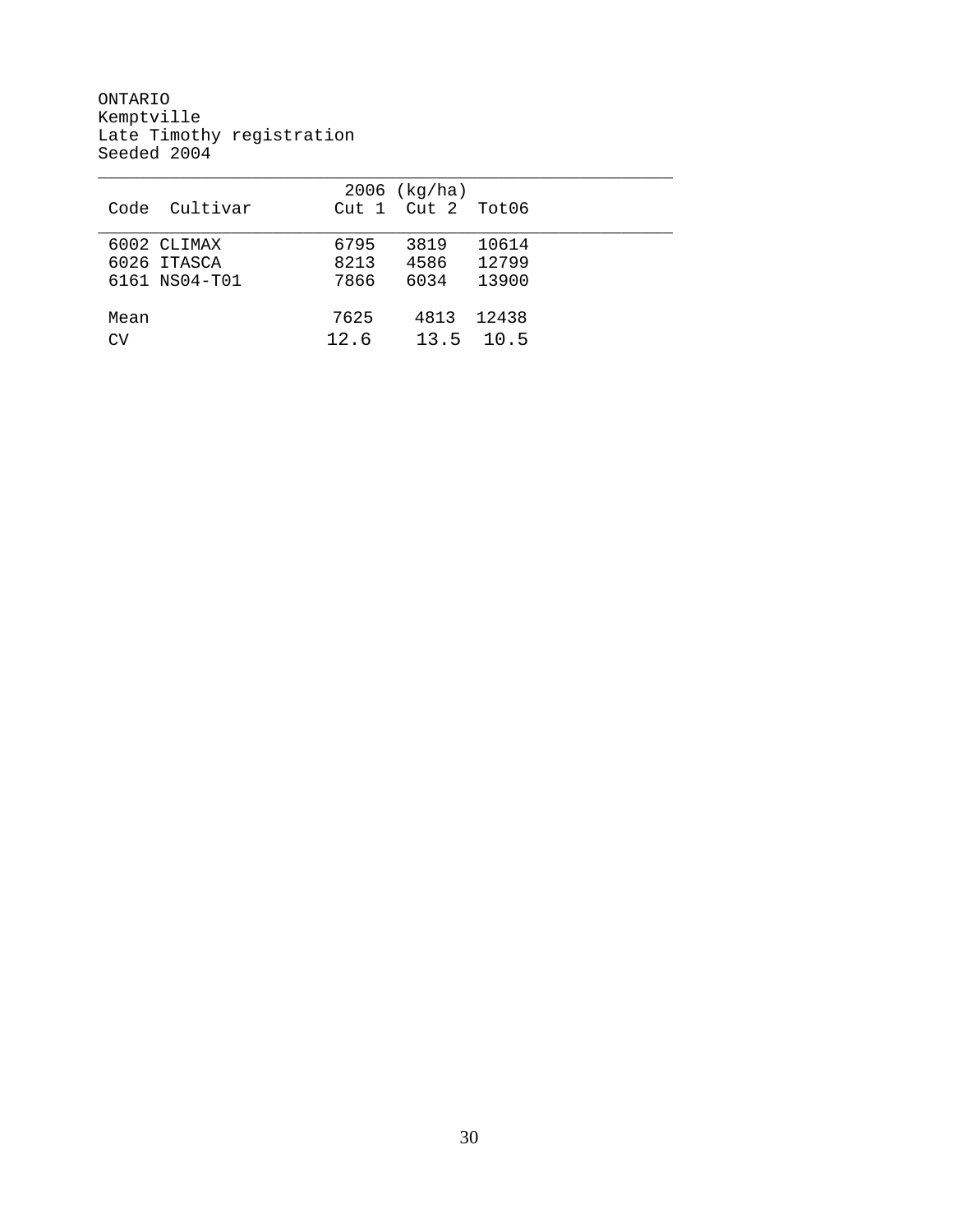ONTARIO New Liskeard Meadow Fescue Test 2004 Expt. 4003 Seeded 2004

| Cultivar | Cut 1                                                                                                                         | Cut 2  |                       |                         | Tot05 2yrTot                          |
|----------|-------------------------------------------------------------------------------------------------------------------------------|--------|-----------------------|-------------------------|---------------------------------------|
|          |                                                                                                                               |        |                       |                         |                                       |
| MIMER    | 4052                                                                                                                          | 2746   | 6797                  | 5753                    | 12550                                 |
|          | 4511                                                                                                                          | 3210   | 7722                  | 6158                    | 13879                                 |
|          | 4867                                                                                                                          | 3521   | 8388                  | 5424                    | 13811                                 |
|          |                                                                                                                               |        |                       |                         |                                       |
|          | 4477                                                                                                                          | 3159   |                       | 5778                    | 13414                                 |
|          |                                                                                                                               | 10.7   | 6.6                   | 5.5                     | 5.4                                   |
|          |                                                                                                                               | 14.7   | 9.0                   | 7.5                     | 7.4                                   |
|          |                                                                                                                               |        | 690.1                 | 435.9                   | 992.5                                 |
|          | 84.7                                                                                                                          | 60.1   | 43.4                  | 59.4                    | 74.7                                  |
|          | 0.1494                                                                                                                        | 0.0475 |                       |                         |                                       |
|          | 67.7                                                                                                                          | 69.5   | 84.6                  | 86.7                    | 75.8                                  |
|          |                                                                                                                               |        |                       |                         |                                       |
| Code     | 5033<br>5034 EPIC<br>5035 MERIFEST<br>900 Mean<br>901 CV<br>905 MCV<br>902 LSD<br>906 LSR<br>$907$ Pr>F(Trts)<br>908 R_square |        | 11.2<br>15.4<br>690.4 | $2006$ (kg/ha)<br>465.8 | Tot06<br>7636<br>0.0126 0.0462 0.0695 |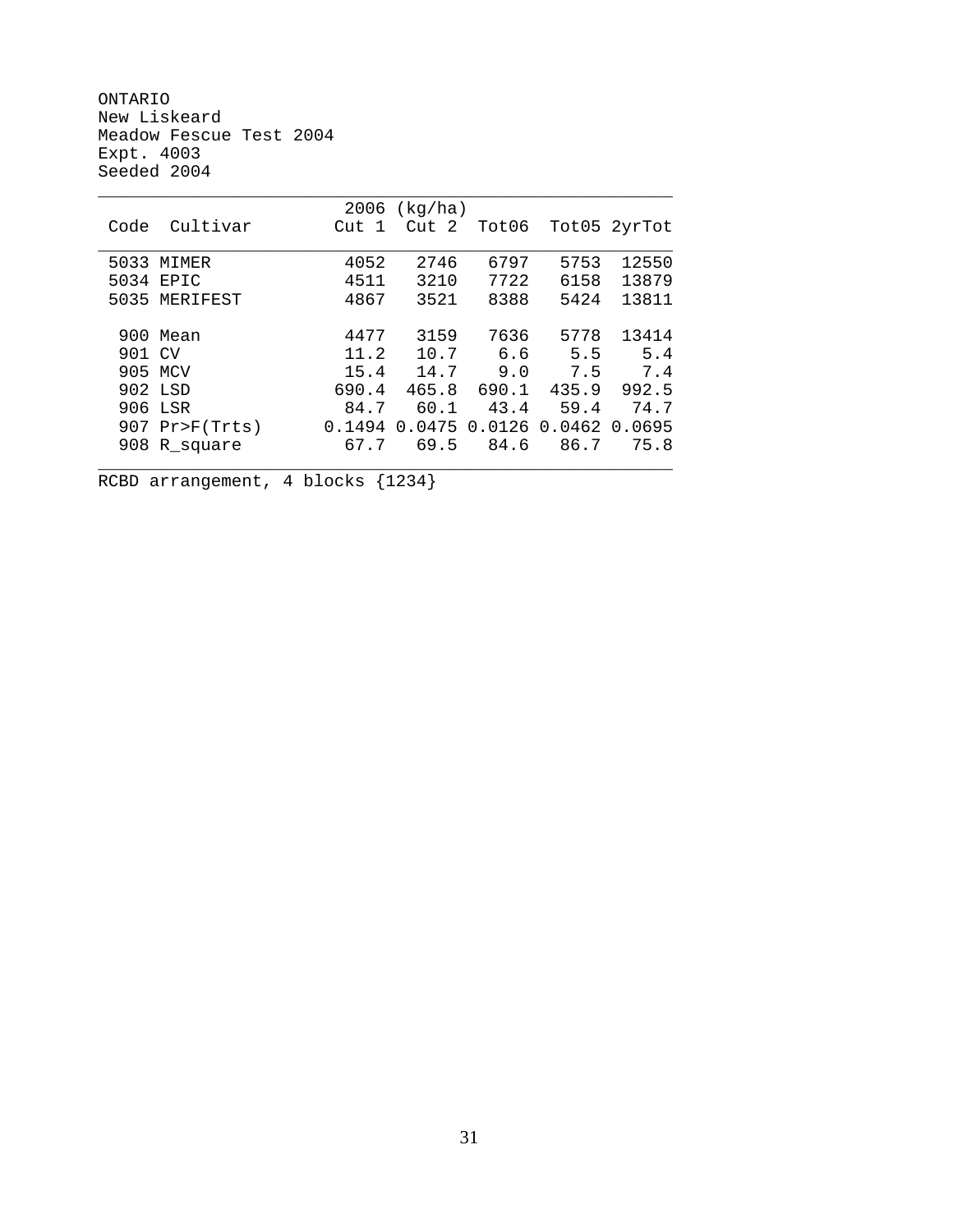ONTARIO Kemptville Meadow Fescue Test 2004 Seeded 2004

|               | $2006$ (kg/ha)          |            |  |
|---------------|-------------------------|------------|--|
| Code Cultivar | $Cut 1$ $Cut 2$ $Tot06$ |            |  |
|               |                         |            |  |
| 5033 MIMER    | 6567<br>3197            | 9765       |  |
| 5034 EPIC     | 6389<br>3172            | 9561       |  |
| 5035 MERIFEST | 7002                    | 3662 10663 |  |
|               |                         |            |  |
| 900 Mean      | 6653<br>3344            | 9996       |  |
| 901 CV        | 17.7<br>14.5            | 15.3       |  |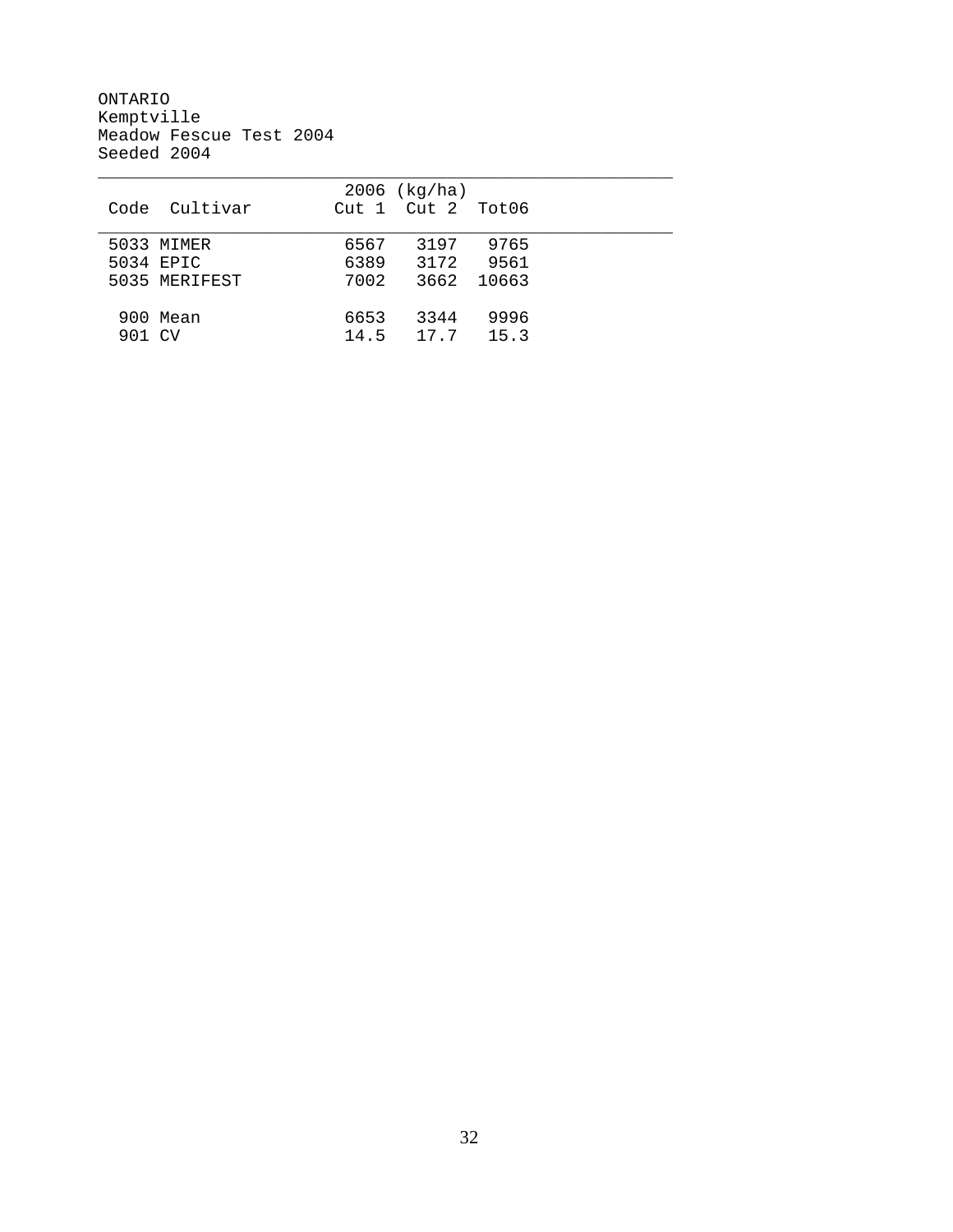Ontario Kemptville Perennial Ryegrass Test 2005 Seeded 2005

| Code | Cultivar    | Cut 1 | Cut 2 | Cut 3 | Total |
|------|-------------|-------|-------|-------|-------|
| 8518 | Bargala     | 4977  | 5760  | 2416  | 13153 |
| 8519 | Barnhem     | 4859  | 5723  | 3055  | 13637 |
| 8517 | Barsplinter | 5358  | 5578  | 2146  | 13082 |
| 8525 | Bastion     | 6866  | 6772  | 2445  | 16083 |
| 8522 | Citadel     | 4812  | 5962  | 2346  | 13119 |
| 8523 | Condesa     | 3595  | 7113  | 2222  | 12931 |
| 8515 | Garibaldi   | 4368  | 6084  | 2108  | 12560 |
| 8524 | Norlea      | 5122  | 5271  | 1611  | 12004 |
| 3079 | Okay        | 7891  | 5351  | 3148  | 16390 |
| 8521 | $PSGG9-04$  | 5628  | 5154  | 1957  | 12739 |
| 8520 | Remington   | 7202  | 6845  | 2274  | 16320 |
| 6050 | Richmond    | 7209  | 5093  | 1835  | 14137 |
| 8516 | Spidola     | 6010  | 6242  | 2563  | 14815 |
| 8514 | Tivoli      | 4246  | 6299  | 2284  | 12829 |
|      |             |       |       |       |       |
|      | Mean        | 5582  | 5946  | 2315  | 13843 |
|      | CV          | 13.4  | 9.0   | 12.2  | 6.8   |

\_\_\_\_\_\_\_\_\_\_\_\_\_\_\_\_\_\_\_\_\_\_\_\_\_\_\_\_\_\_\_\_\_\_\_\_\_\_\_\_\_\_\_\_\_\_\_\_\_\_\_\_\_\_\_\_\_\_\_\_\_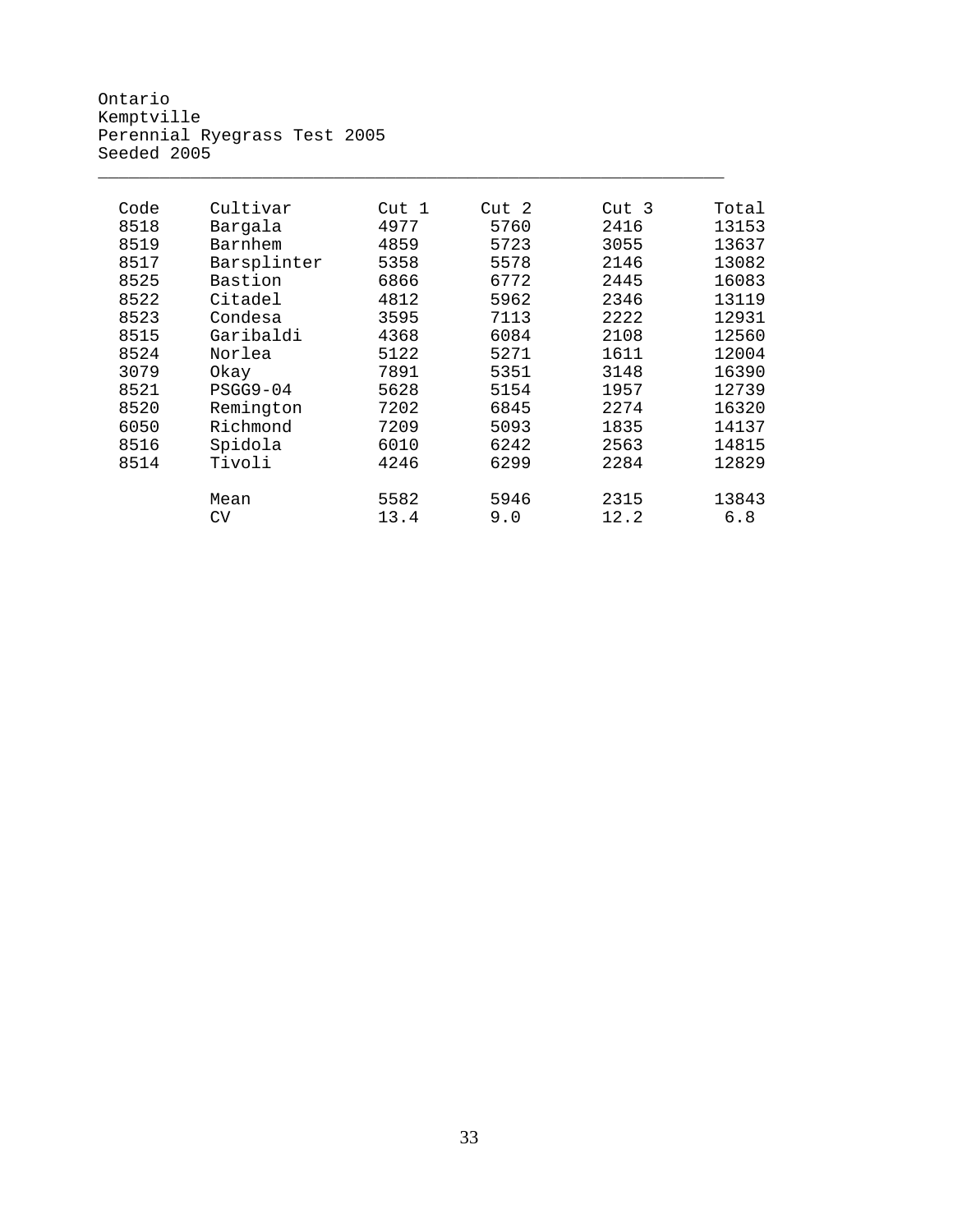### **Heading Dates, Elora 2006**

|               | Stage R2(spikelets emerged but not peduncle) |  |              |  |
|---------------|----------------------------------------------|--|--------------|--|
| Name          | Code                                         |  | Heading Date |  |
| Brome         |                                              |  |              |  |
| Baylor        | 2001                                         |  | May 29       |  |
| Bravo         | 2039                                         |  | May 25       |  |
| Radisson      | 2051                                         |  | May 25       |  |
| Paddock       | 2054                                         |  | May 19       |  |
| Fleet         | 2057                                         |  | May 19       |  |
| Peak          | 2060                                         |  | May 25       |  |
| Orchard       |                                              |  |              |  |
| Kay           | 3003                                         |  | May 23       |  |
| Rapido        | 3066                                         |  | May 19       |  |
| AC Splendor   | 3078                                         |  | May 23       |  |
| OKAY          | 3079                                         |  | May 25       |  |
| Haymate       | 3086                                         |  | May 19       |  |
| ORCA          | 3094                                         |  | May 19       |  |
| OG9401        | 3096                                         |  | May 29       |  |
| Haka          | 3104                                         |  | May 25       |  |
| OG9704        | 3108                                         |  | May 23       |  |
| Command       | 3109                                         |  | May 23       |  |
| Reed Canary   |                                              |  |              |  |
| Vantage       | 5011                                         |  | May 31       |  |
| Palaton       | 5013                                         |  | May 29       |  |
| Venture       | 5016                                         |  | May 31       |  |
| Marathon      | 5023                                         |  | May 19       |  |
| Tall Fescue   |                                              |  |              |  |
| Carnival      | 5028                                         |  | May 25       |  |
| Excella       | 5032                                         |  | May 29       |  |
| Courtenay     | 5523                                         |  | May 30       |  |
| Kokanee       | 5526                                         |  | June 4       |  |
| Meadow Fescue |                                              |  |              |  |
| Mimer         | 5033                                         |  | May 29       |  |
| Epic          | 5034                                         |  | May 23       |  |